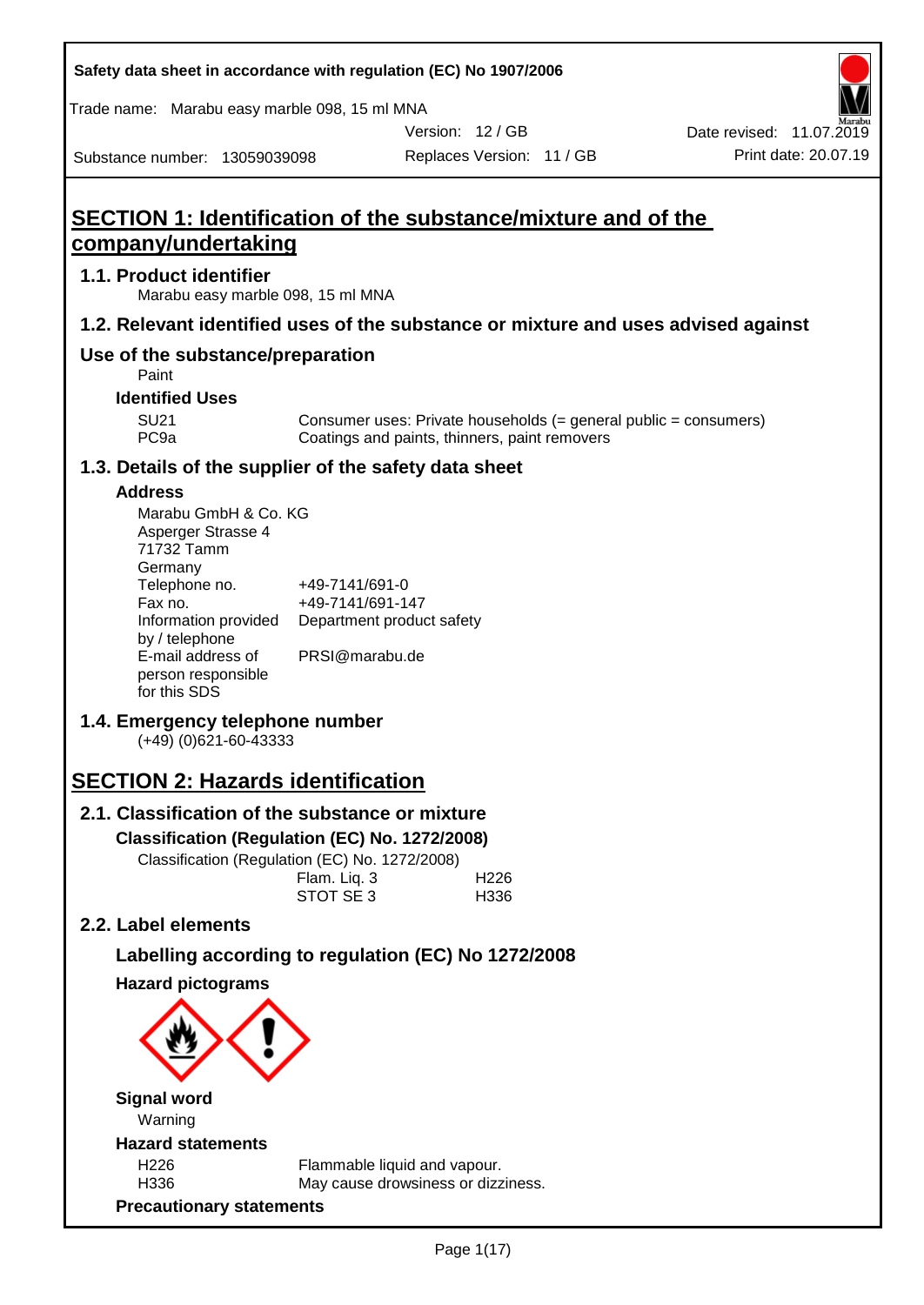| Safety data sheet in accordance with regulation (EC) No 1907/2006               |                                                                                                   |                           |    |      |                                                                               |  |  |
|---------------------------------------------------------------------------------|---------------------------------------------------------------------------------------------------|---------------------------|----|------|-------------------------------------------------------------------------------|--|--|
| Trade name: Marabu easy marble 098, 15 ml MNA                                   |                                                                                                   |                           |    |      |                                                                               |  |  |
|                                                                                 |                                                                                                   | Version: 12 / GB          |    |      | Date revised: 11.07.2019                                                      |  |  |
| Substance number: 13059039098                                                   |                                                                                                   | Replaces Version: 11 / GB |    |      | Print date: 20.07.19                                                          |  |  |
| P <sub>101</sub>                                                                | If medical advice is needed, have product container or label at hand.                             |                           |    |      |                                                                               |  |  |
| P <sub>102</sub>                                                                | Keep out of reach of children.                                                                    |                           |    |      |                                                                               |  |  |
| P210                                                                            | Keep away from heat, hot surfaces, sparks, open flames and other ignition<br>sources. No smoking. |                           |    |      |                                                                               |  |  |
| P271                                                                            | Use only outdoors or in a well-ventilated area.                                                   |                           |    |      |                                                                               |  |  |
| P405                                                                            | Store locked up.                                                                                  |                           |    |      |                                                                               |  |  |
| P501.9                                                                          | Dispose of contents/container as problematic waste.                                               |                           |    |      |                                                                               |  |  |
| Hazardous component(s) to be indicated on label (Regulation (EC) No. 1272/2008) |                                                                                                   |                           |    |      |                                                                               |  |  |
| contains                                                                        | 2% aromatics; 2-Methoxy-1-methylethyl acetate                                                     |                           |    |      | 1-Methoxy-2-propanol; Hydrocarbons, C9-C11, n-alkanes, isoalkanes, cyclics, < |  |  |
| 2.3. Other hazards                                                              |                                                                                                   |                           |    |      |                                                                               |  |  |
| No special hazards have to be mentioned.                                        |                                                                                                   |                           |    |      |                                                                               |  |  |
|                                                                                 |                                                                                                   |                           |    |      |                                                                               |  |  |
| <b>SECTION 3: Composition/information on ingredients</b>                        |                                                                                                   |                           |    |      |                                                                               |  |  |
| 3.2. Mixtures                                                                   |                                                                                                   |                           |    |      |                                                                               |  |  |
| <b>Chemical characterization</b>                                                |                                                                                                   |                           |    |      |                                                                               |  |  |
|                                                                                 | Paint based on alkyd resins and on solvents                                                       |                           |    |      |                                                                               |  |  |
| <b>Hazardous ingredients</b>                                                    |                                                                                                   |                           |    |      |                                                                               |  |  |
| 1-Methoxy-2-propanol                                                            |                                                                                                   |                           |    |      |                                                                               |  |  |
| CAS No.                                                                         | 107-98-2                                                                                          |                           |    |      |                                                                               |  |  |
| EINECS no.                                                                      | 203-539-1                                                                                         |                           |    |      |                                                                               |  |  |
| Registration no.                                                                | 01-2119457435-35                                                                                  |                           |    |      |                                                                               |  |  |
| Concentration                                                                   | 25<br>$>=$                                                                                        | $\overline{\phantom{a}}$  | 50 | $\%$ |                                                                               |  |  |
|                                                                                 | Classification (Regulation (EC) No. 1272/2008)                                                    |                           |    |      |                                                                               |  |  |
|                                                                                 | STOT SE 3                                                                                         | H336                      |    |      |                                                                               |  |  |
|                                                                                 | Flam. Liq. 3                                                                                      | H <sub>226</sub>          |    |      |                                                                               |  |  |
| 2-Methoxy-1-methylethyl acetate                                                 |                                                                                                   |                           |    |      |                                                                               |  |  |
| CAS No.                                                                         | 108-65-6                                                                                          |                           |    |      |                                                                               |  |  |
| EINECS no.                                                                      | 203-603-9                                                                                         |                           |    |      |                                                                               |  |  |
| Registration no.                                                                | 01-2119475791-29                                                                                  |                           |    |      |                                                                               |  |  |
| Concentration                                                                   | 10<br>$>=$                                                                                        | $\overline{\phantom{a}}$  | 20 | %    |                                                                               |  |  |
|                                                                                 | Classification (Regulation (EC) No. 1272/2008)                                                    |                           |    |      |                                                                               |  |  |
|                                                                                 | Flam. Liq. 3                                                                                      | H <sub>226</sub>          |    |      |                                                                               |  |  |
|                                                                                 | STOT SE 3                                                                                         | H336                      |    |      |                                                                               |  |  |
|                                                                                 |                                                                                                   |                           |    |      |                                                                               |  |  |
|                                                                                 | Hydrocarbons, C9-C11, n-alkanes, isoalkanes, cyclics, < 2% aromatics                              |                           |    |      |                                                                               |  |  |
| CAS No.                                                                         | 64742-48-9                                                                                        |                           |    |      |                                                                               |  |  |
| EINECS no.<br>Registration no.                                                  | 265-150-3<br>01-2119463258-33 (LIST NUMBER 919-857-5)                                             |                           |    |      |                                                                               |  |  |
| Concentration                                                                   | 10<br>$>=$                                                                                        | $\,<\,$                   | 20 | %    |                                                                               |  |  |
|                                                                                 |                                                                                                   |                           |    |      |                                                                               |  |  |
|                                                                                 | Classification (Regulation (EC) No. 1272/2008)                                                    |                           |    |      |                                                                               |  |  |
|                                                                                 | Asp. Tox. 1                                                                                       | H304                      |    |      |                                                                               |  |  |
|                                                                                 | Flam. Liq. 3                                                                                      | H <sub>226</sub>          |    |      |                                                                               |  |  |
|                                                                                 | STOT SE 3                                                                                         | H336<br><b>EUH066</b>     |    |      |                                                                               |  |  |
|                                                                                 |                                                                                                   |                           |    |      |                                                                               |  |  |
| 2-Butoxyethyl acetate                                                           |                                                                                                   |                           |    |      |                                                                               |  |  |
| CAS No.                                                                         | 112-07-2                                                                                          |                           |    |      |                                                                               |  |  |
| EINECS no.                                                                      | 203-933-3                                                                                         |                           |    |      |                                                                               |  |  |
|                                                                                 |                                                                                                   |                           |    |      |                                                                               |  |  |

ī

Г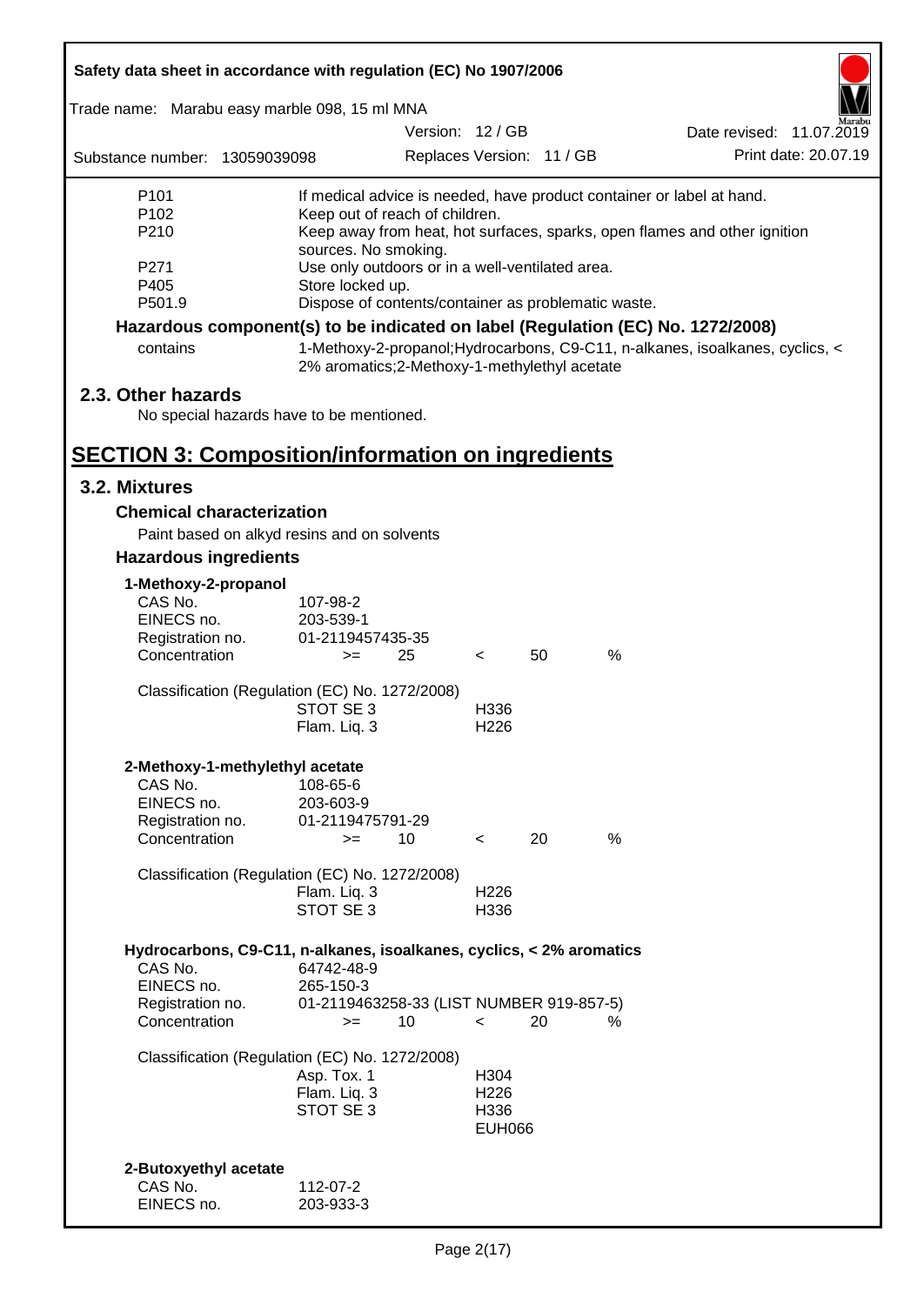| Safety data sheet in accordance with regulation (EC) No 1907/2006<br>Trade name: Marabu easy marble 098, 15 ml MNA |                                                                      | Version: 12 / GB |                                                                       |                           |               | Date revised: 11.07.2019 | Aarabu               |
|--------------------------------------------------------------------------------------------------------------------|----------------------------------------------------------------------|------------------|-----------------------------------------------------------------------|---------------------------|---------------|--------------------------|----------------------|
| Substance number: 13059039098                                                                                      |                                                                      |                  |                                                                       | Replaces Version: 11 / GB |               |                          | Print date: 20.07.19 |
| Registration no.<br>Concentration                                                                                  | 01-2119475112-47<br>$>=$                                             | 1                | $\lt$                                                                 | 10                        | $\frac{0}{0}$ |                          |                      |
| Classification (Regulation (EC) No. 1272/2008)                                                                     | Acute Tox. 4<br>Acute Tox. 4<br>Acute Tox. 4                         |                  | H332<br>H312<br>H302                                                  |                           |               |                          |                      |
| 2-Methoxypropanol<br>CAS No.<br>EINECS no.<br>Concentration                                                        | 1589-47-5<br>216-455-5<br>$>=$                                       | 0,1              | $\prec$                                                               | 0,3                       | $\%$          |                          |                      |
| Classification (Regulation (EC) No. 1272/2008)                                                                     | Skin Irrit, 2<br>STOT SE 3<br>Repr. 1B<br>Flam. Liq. 3<br>Eye Dam. 1 |                  | H <sub>3</sub> 15<br>H335<br><b>H360D</b><br>H <sub>226</sub><br>H318 |                           |               |                          |                      |

# **SECTION 4: First aid measures**

## **4.1. Description of first aid measures**

## **General information**

In all cases of doubt, or when symptoms persist, seek medical attention. Never give anything by mouth to an unconscious person. If unconscious place in recovery position and seek medical advice.

## **After inhalation**

Remove to fresh air, keep patient warm and at rest. If breathing is irregular or stopped, administer artificial respiration.

## **After skin contact**

Remove contaminated clothing. Wash skin thoroughly with soap and water or use recognised skin cleanser. Do NOT use solvents or thinners.

## **After eye contact**

Remove contact lenses, irrigate copiously with clean, fresh water, holding the eyelids apart for at least 10 minutes and seek immediate medical advice.

#### **After ingestion**

If accidentally swallowed rinse the mouth with plenty of water (only if the person is conscious) and obtain immediate medical attention. Keep at rest. Do NOT induce vomiting.

#### **4.2. Most important symptoms and effects, both acute and delayed** Until now no symptoms known so far.

# **4.3. Indication of any immediate medical attention and special treatment needed**

## **Hints for the physician / treatment**

Treat symptomatically

# **SECTION 5: Firefighting measures**

## **5.1. Extinguishing media**

## **Suitable extinguishing media**

Recommended: alcohol resistant foam, CO2, powders, water spray/mist, Not be used for safety reasons: water jet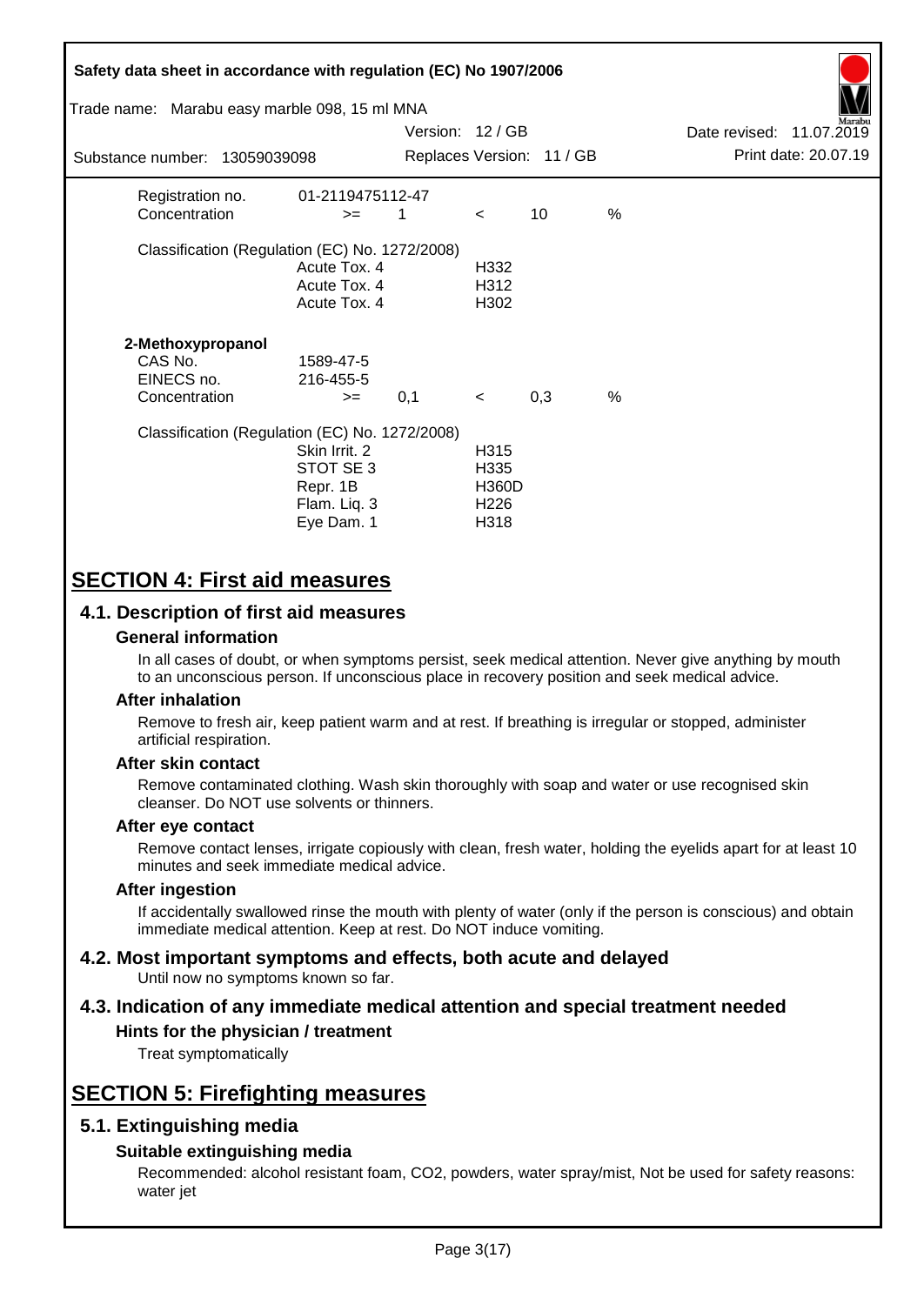**Safety data sheet in accordance with regulation (EC) No 1907/2006**

Trade name: Marabu easy marble 098, 15 ml MNA

Version: 12 / GB

Replaces Version: 11 / GB Print date: 20.07.19 Date revised: 11.07.2019

Substance number: 13059039098

## **5.2. Special hazards arising from the substance or mixture**

In the event of fire the following can be released: Carbon monoxide (CO); Carbon dioxide (CO2); dense black smoke; Nitrogen oxides (NOx)

## **5.3. Advice for firefighters**

## **Special protective equipment for fire-fighting**

Cool closed containers exposed to fire with water. Do not allow run-off from fire fighting to enter drains or water courses.

# **SECTION 6: Accidental release measures**

## **6.1. Personal precautions, protective equipment and emergency procedures**

Exclude sources of ignition and ventilate the area. Avoid breathing vapours. Refer to protective measures listed in Sections 7 and 8.

## **6.2. Environmental precautions**

Do not allow to enter drains or waterways. If the product contaminates lakes, rivers or sewage, inform appropriate authorities in accordance with local regulations.

## **6.3. Methods and material for containment and cleaning up**

Contain and collect spillage with non-combustible absorbent materials, e.g. sand, earth, vermiculite, diatomaceous earth and place in container for disposal according to local regulations (see section 13). Clean preferably with a detergent - avoid use of solvents.

#### **6.4. Reference to other sections**

Information regarding Safe handling, see Section 7. Information regarding personal protective measures, see Section 8. Information regarding waste disposal, see Section 13.

# **SECTION 7: Handling and storage**

## **7.1. Precautions for safe handling**

## **Advice on safe handling**

Prevent the creation of flammable or explosive concentrations of vapour in air and avoid vapour concentration higher than the occupational exposure limits. In addition, the product should only be used in areas from which all naked lights and other sources of ignition have been excluded. Electrical equipment should be protected to the appropriate standard. Mixture may charge electrostatically: always use earthing leads when transferring from one container to another. Operators should wear anti-static footwear and clothing and floors should be of the conducting type. Isolate from sources of heat, sparks and open flame. No sparking tools should be used. Avoid skin and eye contact. Avoid the inhalation of particulates and spray mist arising from the application of this mixture. Smoking, eating and drinking shall be prohibited in application area. For personal protection see Section 8. Never use pressure to empty: container is not a pressure vessel. Always keep in containers of same material as the original one. Comply with the health and safety at work laws. Do not allow to enter drains or water courses.

## **Advice on protection against fire and explosion**

Vapours are heavier than air and may spread along floors. Vapours may form explosive mixtures with air.

## **Classification of fires / temperature class / Ignition group / Dust explosion class**

Classification of fires B (Combustible liquid substances) Temperature class T4

## **7.2. Conditions for safe storage, including any incompatibilities Requirements for storage rooms and vessels**

Electrical installations/working materials must comply with the local applied technological safety standards. Storage rooms in which filling operations take place must have a conducting floor. Store in accordance with national regulation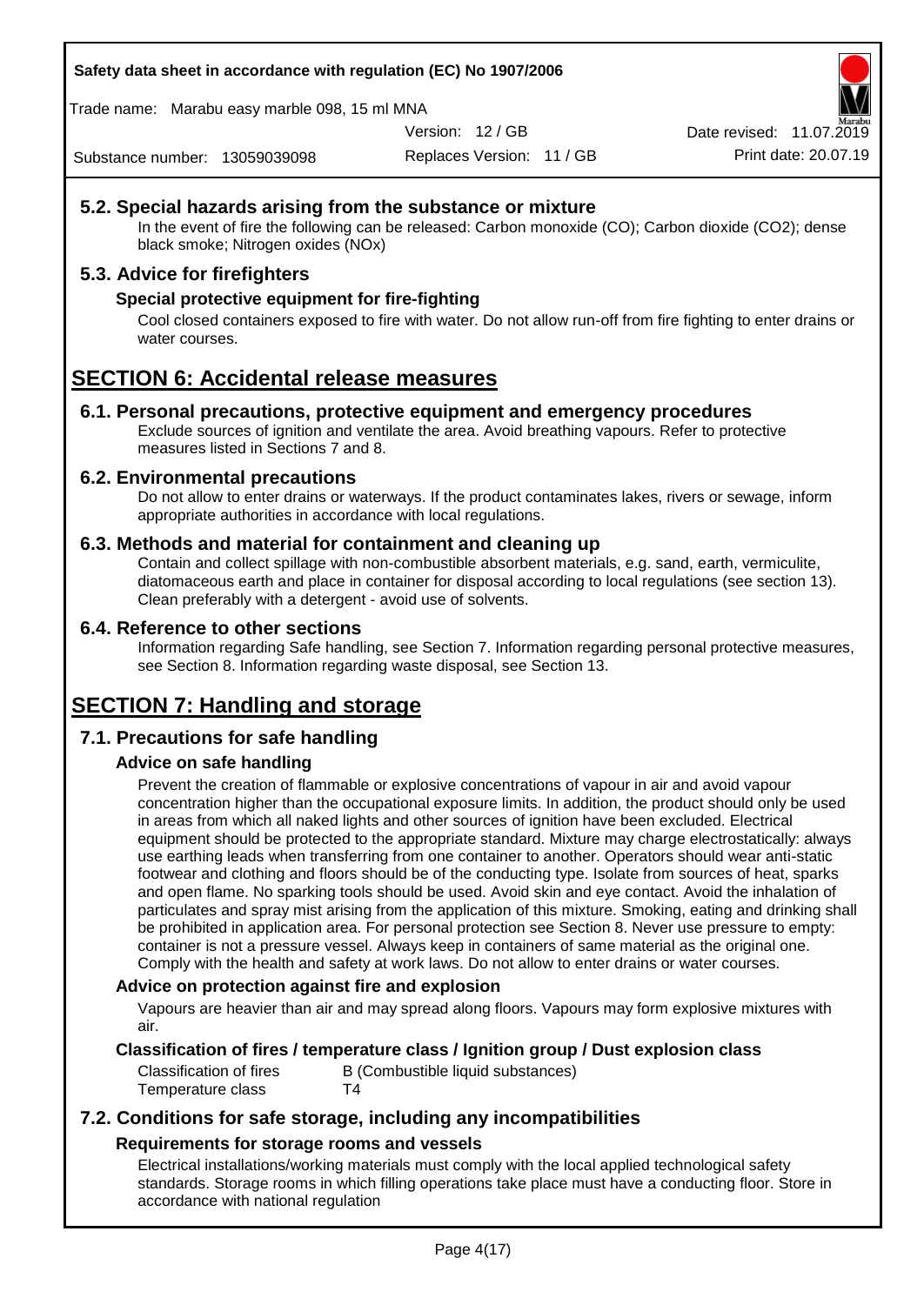| Safety data sheet in accordance with regulation (EC) No 1907/2006                                                                   |                    |                                          |     |                                                                                                                                                                                                                |  |
|-------------------------------------------------------------------------------------------------------------------------------------|--------------------|------------------------------------------|-----|----------------------------------------------------------------------------------------------------------------------------------------------------------------------------------------------------------------|--|
| Trade name: Marabu easy marble 098, 15 ml MNA                                                                                       |                    |                                          |     |                                                                                                                                                                                                                |  |
|                                                                                                                                     |                    | Version: 12 / GB                         |     | farabu<br>Date revised: 11.07.2019                                                                                                                                                                             |  |
| Substance number: 13059039098                                                                                                       |                    | Replaces Version: 11 / GB                |     | Print date: 20.07.19                                                                                                                                                                                           |  |
| Hints on storage assembly                                                                                                           |                    |                                          |     |                                                                                                                                                                                                                |  |
| Store away from oxidising agents, from strongly alkaline and strongly acid materials.                                               |                    |                                          |     |                                                                                                                                                                                                                |  |
|                                                                                                                                     |                    |                                          |     |                                                                                                                                                                                                                |  |
| <b>Further information on storage conditions</b>                                                                                    |                    |                                          |     |                                                                                                                                                                                                                |  |
| Observe label precautions. Store between 15 and 30 °C in a dry, well ventilated place away from<br>kept upright to prevent leakage. |                    |                                          |     | sources of heat and direct sunlight. Keep container tightly closed. Keep away from sources of ignition.<br>No smoking. Prevent unauthorised access. Containers which are opened must be carefully resealed and |  |
| 7.3. Specific end use(s)<br>Paint                                                                                                   |                    |                                          |     |                                                                                                                                                                                                                |  |
| <b>SECTION 8: Exposure controls/personal protection ***</b>                                                                         |                    |                                          |     |                                                                                                                                                                                                                |  |
| 8.1. Control parameters                                                                                                             |                    |                                          |     |                                                                                                                                                                                                                |  |
| <b>Exposure limit values ***</b>                                                                                                    |                    |                                          |     |                                                                                                                                                                                                                |  |
| 2-Methoxy-1-methylethyl acetate                                                                                                     |                    |                                          |     |                                                                                                                                                                                                                |  |
| List                                                                                                                                | EH40<br><b>WEL</b> |                                          |     |                                                                                                                                                                                                                |  |
| <b>Type</b><br>Value                                                                                                                | 274                | mg/m <sup>3</sup>                        | 50  | ppm(V)                                                                                                                                                                                                         |  |
| Short term exposure limit                                                                                                           | 548                | mg/m <sup>3</sup>                        | 100 | ppm(V)                                                                                                                                                                                                         |  |
| Skin resorption / sensibilisation: Sk;                                                                                              |                    | <b>Status: 2011</b>                      |     |                                                                                                                                                                                                                |  |
| 1-Methoxy-2-propanol                                                                                                                |                    |                                          |     |                                                                                                                                                                                                                |  |
| List                                                                                                                                | EH40               |                                          |     |                                                                                                                                                                                                                |  |
| <b>Type</b>                                                                                                                         | WEL                |                                          |     |                                                                                                                                                                                                                |  |
| Value                                                                                                                               | 375                | mg/m <sup>3</sup>                        | 100 | ppm(V)                                                                                                                                                                                                         |  |
| Short term exposure limit<br>Skin resorption / sensibilisation: Sk;                                                                 | 560                | mg/m <sup>3</sup><br><b>Status: 2011</b> | 150 | ppm(V)                                                                                                                                                                                                         |  |
| 2-Butoxyethyl acetate                                                                                                               |                    |                                          |     |                                                                                                                                                                                                                |  |
| List                                                                                                                                | EH40               |                                          |     |                                                                                                                                                                                                                |  |
| Type                                                                                                                                | WEL                |                                          |     |                                                                                                                                                                                                                |  |
| Value                                                                                                                               | 133                |                                          | 20  | ppm(V)                                                                                                                                                                                                         |  |
| Short term exposure limit                                                                                                           | 332                |                                          | 50  | ppm(V)                                                                                                                                                                                                         |  |
| Skin resorption / sensibilisation: Sk;                                                                                              |                    | <b>Status: 2011</b>                      |     |                                                                                                                                                                                                                |  |
| Derived No/Minimal Effect Levels (DNEL/DMEL) ***                                                                                    |                    |                                          |     |                                                                                                                                                                                                                |  |
| 2-Methoxy-1-methylethyl acetate                                                                                                     |                    |                                          |     |                                                                                                                                                                                                                |  |
| Type of value                                                                                                                       |                    | Derived No Effect Level (DNEL)           |     |                                                                                                                                                                                                                |  |
| Reference group                                                                                                                     | Worker             |                                          |     |                                                                                                                                                                                                                |  |
| Duration of exposure                                                                                                                | dermal             | Long term                                |     |                                                                                                                                                                                                                |  |
| Route of exposure<br>Mode of action                                                                                                 |                    | Systemic effects                         |     |                                                                                                                                                                                                                |  |
| Concentration                                                                                                                       |                    | 796                                      |     | mg/kg/d                                                                                                                                                                                                        |  |
| Type of value                                                                                                                       |                    | Derived No Effect Level (DNEL)           |     |                                                                                                                                                                                                                |  |
| Reference group                                                                                                                     | Worker             |                                          |     |                                                                                                                                                                                                                |  |
| Duration of exposure                                                                                                                |                    | Long term                                |     |                                                                                                                                                                                                                |  |
| Route of exposure                                                                                                                   |                    | inhalative                               |     |                                                                                                                                                                                                                |  |
| Mode of action<br>Concentration                                                                                                     |                    | Systemic effects<br>275                  |     | mg/m <sup>3</sup>                                                                                                                                                                                              |  |
|                                                                                                                                     |                    |                                          |     |                                                                                                                                                                                                                |  |
| Type of value                                                                                                                       |                    | Derived No Effect Level (DNEL)           |     |                                                                                                                                                                                                                |  |
| Reference group                                                                                                                     |                    | Consumer                                 |     |                                                                                                                                                                                                                |  |
| Duration of exposure<br>Route of exposure                                                                                           | dermal             | Long term                                |     |                                                                                                                                                                                                                |  |
| Mode of action                                                                                                                      |                    | Systemic effects                         |     |                                                                                                                                                                                                                |  |
| Concentration                                                                                                                       |                    | 320                                      |     | mg/kg/d                                                                                                                                                                                                        |  |

 $\Gamma$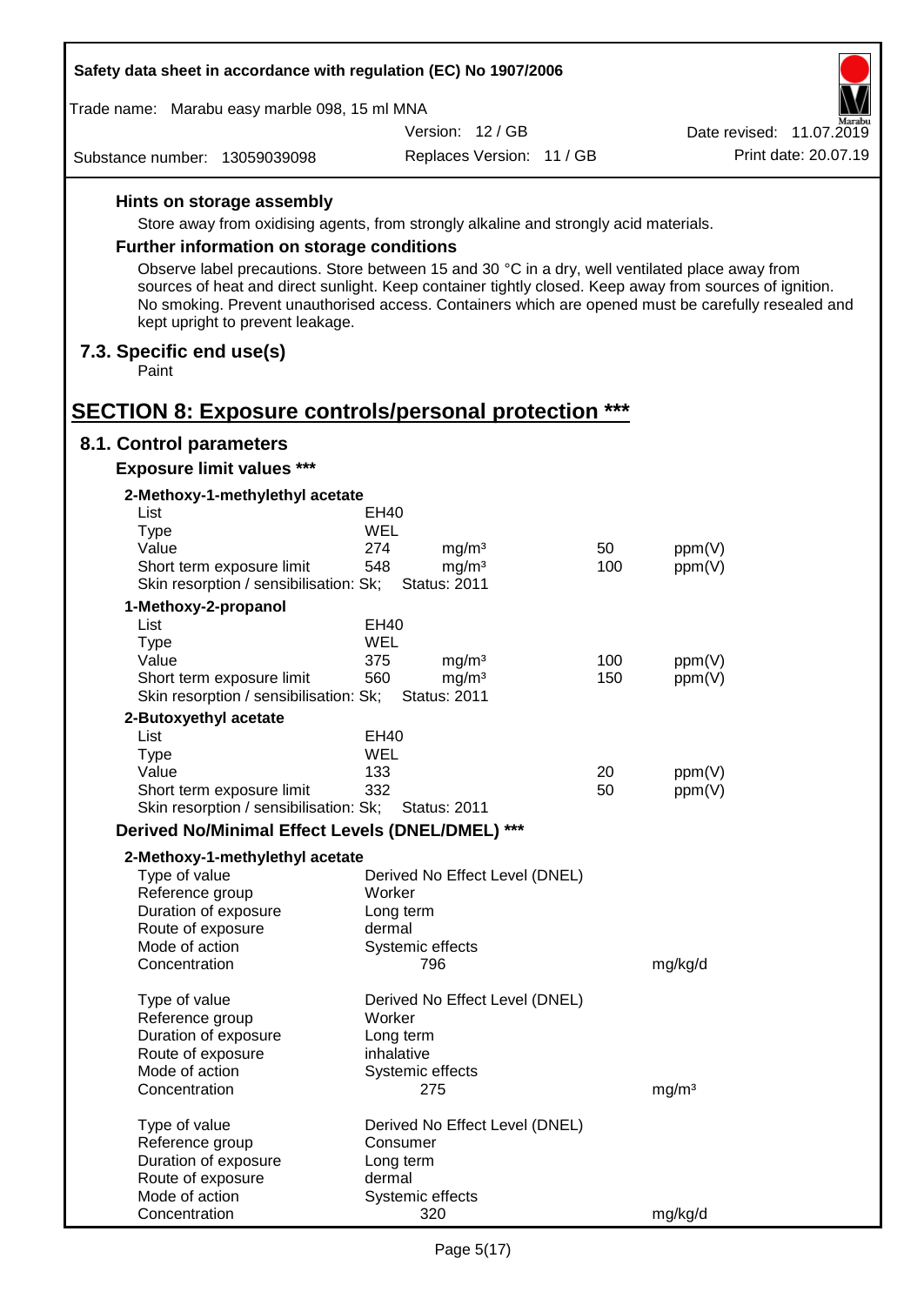| Safety data sheet in accordance with regulation (EC) No 1907/2006 |                                            |                          |
|-------------------------------------------------------------------|--------------------------------------------|--------------------------|
| Trade name: Marabu easy marble 098, 15 ml MNA                     |                                            |                          |
|                                                                   | Version: 12 / GB                           | Date revised: 11.07.2019 |
| Substance number: 13059039098                                     | Replaces Version: 11 / GB                  | Print date: 20.07.19     |
|                                                                   |                                            |                          |
| Type of value<br>Reference group                                  | Derived No Effect Level (DNEL)<br>Consumer |                          |
| Duration of exposure                                              | Long term                                  |                          |
| Route of exposure                                                 | inhalative                                 |                          |
| Mode of action                                                    | Systemic effects                           |                          |
| Concentration                                                     | 33                                         | mg/m <sup>3</sup>        |
| Type of value                                                     | Derived No Effect Level (DNEL)             |                          |
| Reference group                                                   | Consumer                                   |                          |
| Duration of exposure                                              | Long term                                  |                          |
| Route of exposure                                                 | inhalative                                 |                          |
| Mode of action                                                    | Local effects                              |                          |
| Concentration                                                     | 33                                         | mg/m <sup>3</sup>        |
|                                                                   |                                            |                          |
| Type of value                                                     | Derived No Effect Level (DNEL)             |                          |
| Reference group                                                   | Consumer                                   |                          |
| Duration of exposure                                              | Long term                                  |                          |
| Route of exposure                                                 | oral                                       |                          |
| Mode of action                                                    | Systemic effects                           |                          |
| Concentration                                                     | 36                                         | mg/kg/d                  |
| Type of value                                                     | Derived No Effect Level (DNEL)             |                          |
| Reference group                                                   | Worker                                     |                          |
| Duration of exposure                                              | Lifetime                                   |                          |
| Route of exposure                                                 | inhalative                                 |                          |
| Mode of action                                                    | Local effects                              |                          |
| Concentration                                                     | 550                                        | mg/m <sup>3</sup>        |
| 2-Butoxyethyl acetate                                             |                                            |                          |
| Reference substance                                               | 2-Butoxyethyl acetate                      |                          |
| Type of value                                                     | Derived No Effect Level (DNEL)             |                          |
| Reference group                                                   | Worker                                     |                          |
| Duration of exposure                                              | Long term                                  |                          |
| Route of exposure                                                 | inhalative                                 |                          |
| Mode of action                                                    | Systemic effects                           |                          |
| Concentration                                                     | 133                                        | mg/m <sup>3</sup>        |
|                                                                   |                                            |                          |
|                                                                   | 2-Butoxyethyl acetate                      |                          |
| Type of value                                                     | Derived No Effect Level (DNEL)             |                          |
| Reference group                                                   | Worker                                     |                          |
| Duration of exposure                                              | Short term                                 |                          |
| Route of exposure                                                 | inhalative                                 |                          |
| Mode of action                                                    | Local effects                              |                          |
| Concentration                                                     | 333                                        | mg/m <sup>3</sup>        |
|                                                                   | 2-Butoxyethyl acetate                      |                          |
| Type of value                                                     | Derived No Effect Level (DNEL)             |                          |
| Reference group                                                   | Worker                                     |                          |
| Duration of exposure                                              | Long term                                  |                          |
| Route of exposure                                                 | dermal                                     |                          |
| Mode of action                                                    | Systemic effects                           |                          |
| Concentration                                                     | 169                                        | mg/kg/d                  |
|                                                                   | 2-Butoxyethyl acetate                      |                          |
| Type of value                                                     | Derived No Effect Level (DNEL)             |                          |
| Reference group                                                   | Worker                                     |                          |
|                                                                   |                                            |                          |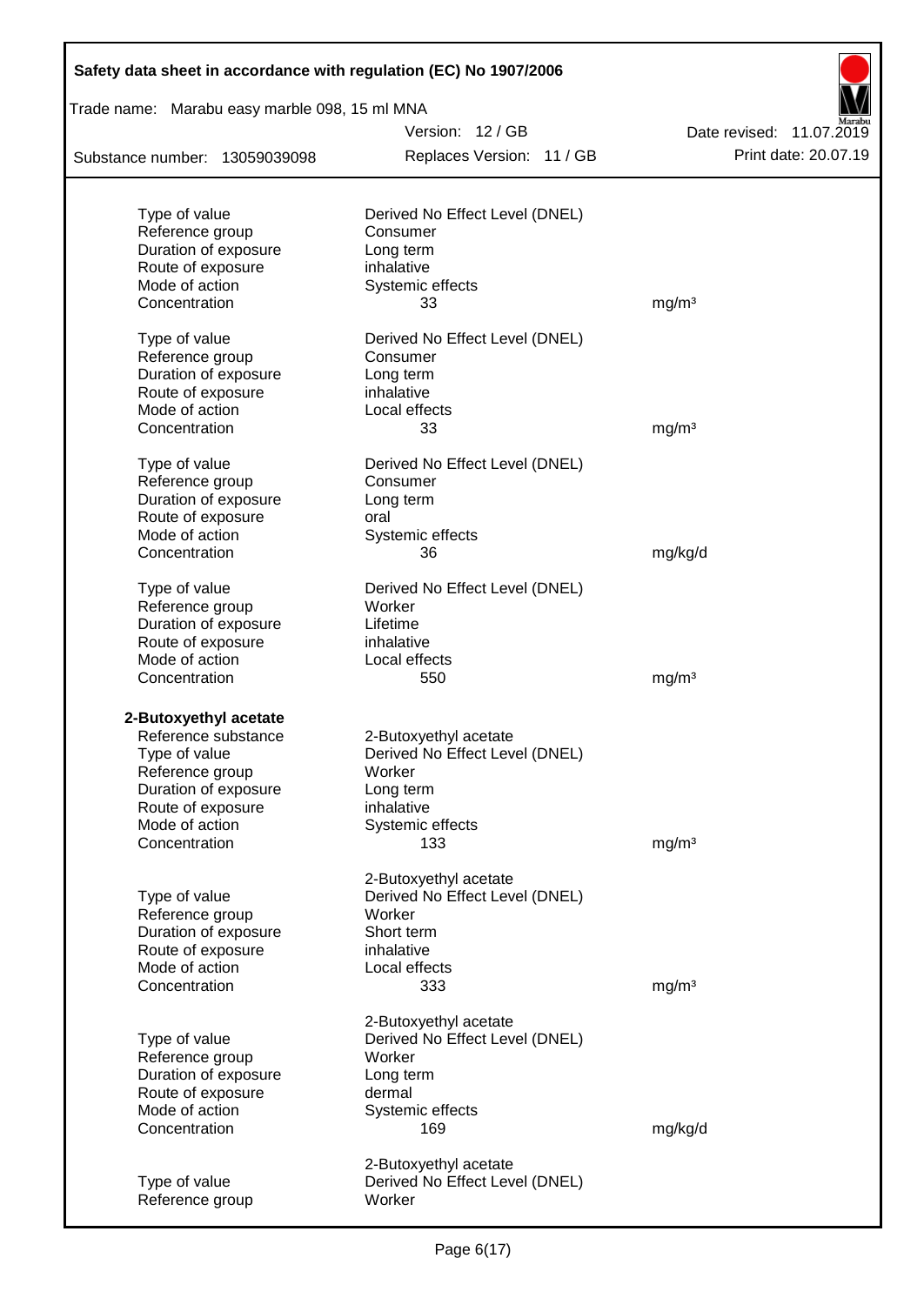| Safety data sheet in accordance with regulation (EC) No 1907/2006 |                                                             |                          |
|-------------------------------------------------------------------|-------------------------------------------------------------|--------------------------|
| Trade name: Marabu easy marble 098, 15 ml MNA                     |                                                             |                          |
|                                                                   | Version: 12 / GB                                            | Date revised: 11.07.2019 |
| Substance number: 13059039098                                     | Replaces Version: 11 / GB                                   | Print date: 20.07.19     |
| Duration of exposure                                              | Short term                                                  |                          |
| Route of exposure                                                 | dermal                                                      |                          |
| Mode of action                                                    | Systemic effects                                            |                          |
| Concentration                                                     | 120                                                         | mg/kg/d                  |
|                                                                   | 2-Butoxyethyl acetate                                       |                          |
| Type of value                                                     | Derived No Effect Level (DNEL)                              |                          |
| Reference group                                                   | <b>General Population</b>                                   |                          |
| Duration of exposure                                              | Long term                                                   |                          |
| Route of exposure<br>Mode of action                               | inhalative                                                  |                          |
| Concentration                                                     | Systemic effects<br>80                                      | mg/m <sup>3</sup>        |
|                                                                   |                                                             |                          |
|                                                                   | 2-Butoxyethyl acetate                                       |                          |
| Type of value                                                     | Derived No Effect Level (DNEL)                              |                          |
| Reference group                                                   | <b>General Population</b>                                   |                          |
| Duration of exposure                                              | Short term                                                  |                          |
| Route of exposure                                                 | inhalative                                                  |                          |
| Mode of action                                                    | Local effects                                               |                          |
| Concentration                                                     | 200                                                         | mg/m <sup>3</sup>        |
|                                                                   | 2-Butoxyethyl acetate                                       |                          |
| Type of value                                                     | Derived No Effect Level (DNEL)                              |                          |
| Reference group                                                   | <b>General Population</b>                                   |                          |
| Duration of exposure                                              | Long term                                                   |                          |
| Route of exposure                                                 | dermal                                                      |                          |
| Mode of action<br>Concentration                                   | Systemic effects<br>102                                     | mg/kg/d                  |
|                                                                   |                                                             |                          |
|                                                                   | 2-Butoxyethyl acetate                                       |                          |
| Type of value<br>Reference group                                  | Derived No Effect Level (DNEL)<br><b>General Population</b> |                          |
| Duration of exposure                                              | Short term                                                  |                          |
| Route of exposure                                                 | dermal                                                      |                          |
| Mode of action                                                    | Systemic effects                                            |                          |
| Concentration                                                     | 72                                                          | mg/kg/d                  |
|                                                                   |                                                             |                          |
|                                                                   | 2-Butoxyethyl acetate                                       |                          |
| Type of value                                                     | Derived No Effect Level (DNEL)                              |                          |
| Reference group                                                   | <b>General Population</b>                                   |                          |
| Duration of exposure<br>Route of exposure                         | Long term<br>oral                                           |                          |
| Mode of action                                                    | Systemic effects                                            |                          |
| Concentration                                                     | 8,6                                                         | mg/kg/d                  |
|                                                                   | 2-Butoxyethyl acetate                                       |                          |
| Type of value                                                     | Derived No Effect Level (DNEL)                              |                          |
| Reference group                                                   | <b>General Population</b>                                   |                          |
| Duration of exposure                                              | Short term                                                  |                          |
| Route of exposure                                                 | oral                                                        |                          |
| Mode of action                                                    | Systemic effects                                            |                          |
| Concentration                                                     | 36                                                          | mg/kg/d                  |
| 1-Methoxy-2-propanol                                              |                                                             |                          |
| Type of value                                                     | Derived No Effect Level (DNEL)                              |                          |
| Reference group                                                   | Worker                                                      |                          |
| Duration of exposure                                              | Acute                                                       |                          |
|                                                                   |                                                             |                          |

Г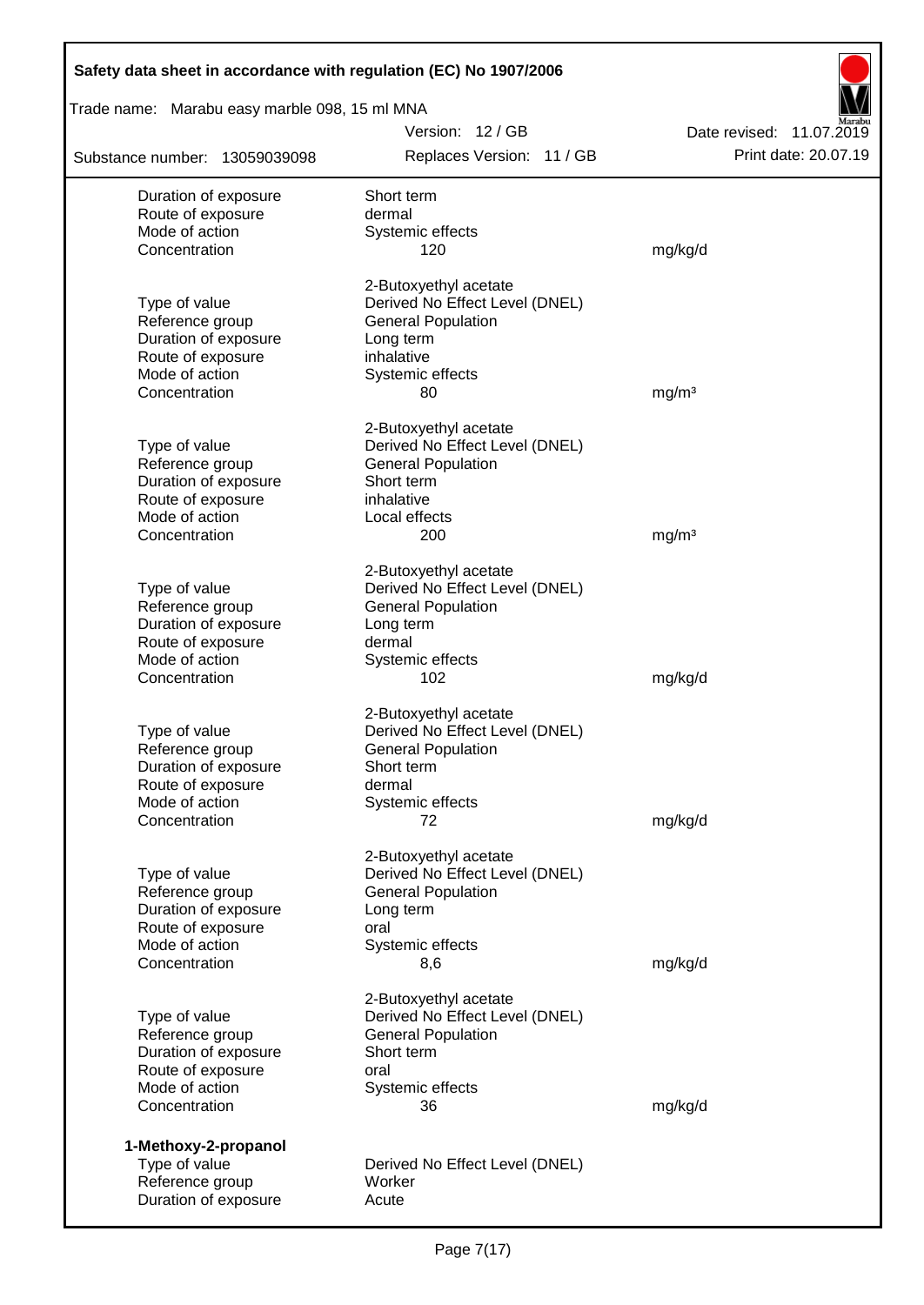| Safety data sheet in accordance with regulation (EC) No 1907/2006 |                                                                      |                          |
|-------------------------------------------------------------------|----------------------------------------------------------------------|--------------------------|
| Trade name: Marabu easy marble 098, 15 ml MNA                     |                                                                      |                          |
|                                                                   | Version: 12/GB                                                       | Date revised: 11.07.2019 |
| Substance number: 13059039098                                     | Replaces Version: 11 / GB                                            | Print date: 20.07.19     |
| Route of exposure                                                 | inhalative                                                           |                          |
| Mode of action                                                    | Local effects                                                        |                          |
| Concentration                                                     | 553,5                                                                | mg/m <sup>3</sup>        |
| Type of value                                                     | Derived No Effect Level (DNEL)                                       |                          |
| Reference group                                                   | Worker                                                               |                          |
| Duration of exposure                                              | Long term                                                            |                          |
| Route of exposure                                                 | dermal                                                               |                          |
| Mode of action<br>Concentration                                   | Systemic effects                                                     |                          |
|                                                                   | 50,6                                                                 | mg/person/<br>d          |
|                                                                   |                                                                      |                          |
| Type of value<br>Reference group                                  | Derived No Effect Level (DNEL)<br>Worker                             |                          |
| Duration of exposure                                              | Long term                                                            |                          |
| Route of exposure                                                 | inhalative                                                           |                          |
| Mode of action                                                    | Systemic effects                                                     |                          |
| Concentration                                                     | 369                                                                  | mg/m <sup>3</sup>        |
| Type of value                                                     | Derived No Effect Level (DNEL)                                       |                          |
| Reference group                                                   | <b>General Population</b>                                            |                          |
| Duration of exposure                                              | Long term                                                            |                          |
| Route of exposure                                                 | dermal                                                               |                          |
| Mode of action                                                    | Systemic effects                                                     |                          |
| Concentration                                                     | 18,1                                                                 | mg/kg                    |
| Type of value                                                     | Derived No Effect Level (DNEL)                                       |                          |
| Reference group                                                   | <b>General Population</b>                                            |                          |
| Duration of exposure                                              | Long term                                                            |                          |
| Route of exposure                                                 | inhalative                                                           |                          |
| Mode of action                                                    | Systemic effects                                                     |                          |
| Concentration                                                     | 43,9                                                                 | mg/m <sup>3</sup>        |
| Type of value                                                     | Derived No Effect Level (DNEL)                                       |                          |
| Reference group                                                   | <b>General Population</b>                                            |                          |
| Duration of exposure                                              | Long term                                                            |                          |
| Route of exposure                                                 | oral                                                                 |                          |
| Mode of action                                                    | Systemic effects                                                     |                          |
| Concentration                                                     | 3,3                                                                  | mg/kg/d                  |
|                                                                   | Hydrocarbons, C9-C11, n-alkanes, isoalkanes, cyclics, < 2% aromatics |                          |
| Type of value                                                     | Derived No Effect Level (DNEL)                                       |                          |
| Reference group                                                   | Worker                                                               |                          |
| Duration of exposure                                              | Long term                                                            |                          |
| Route of exposure                                                 | dermal                                                               |                          |
| Mode of action                                                    | Systemic effects                                                     |                          |
| Concentration                                                     | 300                                                                  | mg/kg                    |
| Type of value                                                     | Derived No Effect Level (DNEL)                                       |                          |
| Reference group                                                   | Consumer                                                             |                          |
| Duration of exposure                                              | Long term                                                            |                          |
| Route of exposure                                                 | oral                                                                 |                          |
| Mode of action                                                    | Systemic effects                                                     |                          |
| Concentration                                                     | 300                                                                  | mg/kg                    |
| Type of value                                                     | Derived No Effect Level (DNEL)                                       |                          |
| Reference group                                                   | Consumer                                                             |                          |
|                                                                   |                                                                      |                          |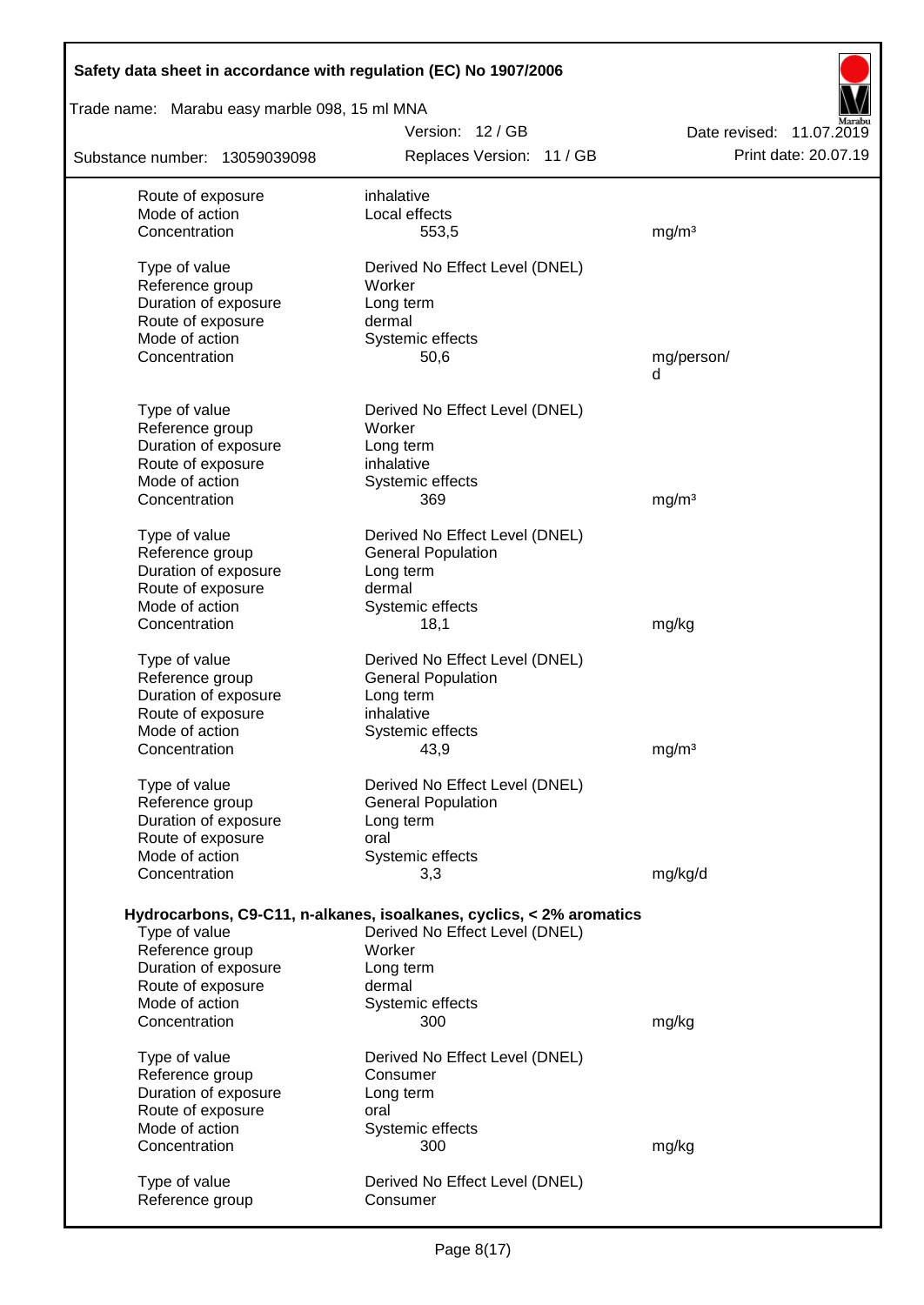| Safety data sheet in accordance with regulation (EC) No 1907/2006 |                                 |                          |  |  |  |  |
|-------------------------------------------------------------------|---------------------------------|--------------------------|--|--|--|--|
| Trade name: Marabu easy marble 098, 15 ml MNA                     |                                 |                          |  |  |  |  |
|                                                                   | Version: 12 / GB                | Date revised: 11.07.2019 |  |  |  |  |
| Substance number: 13059039098                                     | Replaces Version: 11 / GB       | Print date: 20.07.19     |  |  |  |  |
| Duration of exposure                                              | Long term                       |                          |  |  |  |  |
| Route of exposure                                                 | dermal                          |                          |  |  |  |  |
| Mode of action                                                    | Systemic effects                |                          |  |  |  |  |
| Concentration                                                     | 300                             | mg/kg                    |  |  |  |  |
| Type of value                                                     | Derived No Effect Level (DNEL)  |                          |  |  |  |  |
| Reference group                                                   | Consumer                        |                          |  |  |  |  |
| Duration of exposure                                              | Long term                       |                          |  |  |  |  |
| Route of exposure                                                 | inhalative                      |                          |  |  |  |  |
| Mode of action                                                    | Systemic effects                |                          |  |  |  |  |
| Concentration                                                     | 900                             | mg/m <sup>3</sup>        |  |  |  |  |
| Type of value                                                     | Derived No Effect Level (DNEL)  |                          |  |  |  |  |
| Reference group                                                   | Worker                          |                          |  |  |  |  |
| Duration of exposure                                              | Long term                       |                          |  |  |  |  |
| Route of exposure                                                 | inhalative                      |                          |  |  |  |  |
| Mode of action                                                    | Systemic effects                |                          |  |  |  |  |
| Concentration                                                     | 1500                            | mg/m <sup>3</sup>        |  |  |  |  |
| <b>Predicted No Effect Concentration (PNEC)</b>                   |                                 |                          |  |  |  |  |
| 2-Methoxy-1-methylethyl acetate                                   |                                 |                          |  |  |  |  |
| Reference substance                                               | 2-Methoxy-1-methylethyl acetate |                          |  |  |  |  |
| Type of value                                                     | <b>PNEC</b>                     |                          |  |  |  |  |
| <b>Type</b>                                                       | Freshwater                      |                          |  |  |  |  |
| Concentration                                                     | 0,635                           | mg/l                     |  |  |  |  |
| Type of value                                                     | <b>PNEC</b>                     |                          |  |  |  |  |
| <b>Type</b>                                                       | Freshwater sediment             |                          |  |  |  |  |
| Concentration                                                     | 3,29                            | mg/kg                    |  |  |  |  |
| Type of value                                                     | <b>PNEC</b>                     |                          |  |  |  |  |
| Type                                                              | Soil                            |                          |  |  |  |  |
| Concentration                                                     | 0,29                            | mg/kg                    |  |  |  |  |
| Source                                                            | Literature value                |                          |  |  |  |  |
|                                                                   | <b>PNEC</b>                     |                          |  |  |  |  |
| Type of value<br><b>Type</b>                                      | Sewage treatment plant (STP)    |                          |  |  |  |  |
| Concentration                                                     | 100                             | mg/l                     |  |  |  |  |
| Source                                                            | Literature value                |                          |  |  |  |  |
|                                                                   |                                 |                          |  |  |  |  |
| Type of value                                                     | <b>PNEC</b>                     |                          |  |  |  |  |
| <b>Type</b><br>Concentration                                      | Marine sediment<br>0,329        |                          |  |  |  |  |
| Source                                                            | Literature value                | mg/kg                    |  |  |  |  |
|                                                                   |                                 |                          |  |  |  |  |
| Type of value                                                     | <b>PNEC</b>                     |                          |  |  |  |  |
| <b>Type</b>                                                       | Saltwater                       |                          |  |  |  |  |
| Concentration                                                     | 0,0635                          | mg/l                     |  |  |  |  |
| 2-Butoxyethyl acetate                                             |                                 |                          |  |  |  |  |
| Reference substance                                               | 2-Butoxyethyl acetate           |                          |  |  |  |  |
| Type of value                                                     | <b>PNEC</b>                     |                          |  |  |  |  |
| <b>Type</b>                                                       | Water                           |                          |  |  |  |  |
| Concentration                                                     | 0,304                           | mg/l                     |  |  |  |  |
| Source                                                            | Literature value                |                          |  |  |  |  |
|                                                                   | 2-Butoxyethyl acetate           |                          |  |  |  |  |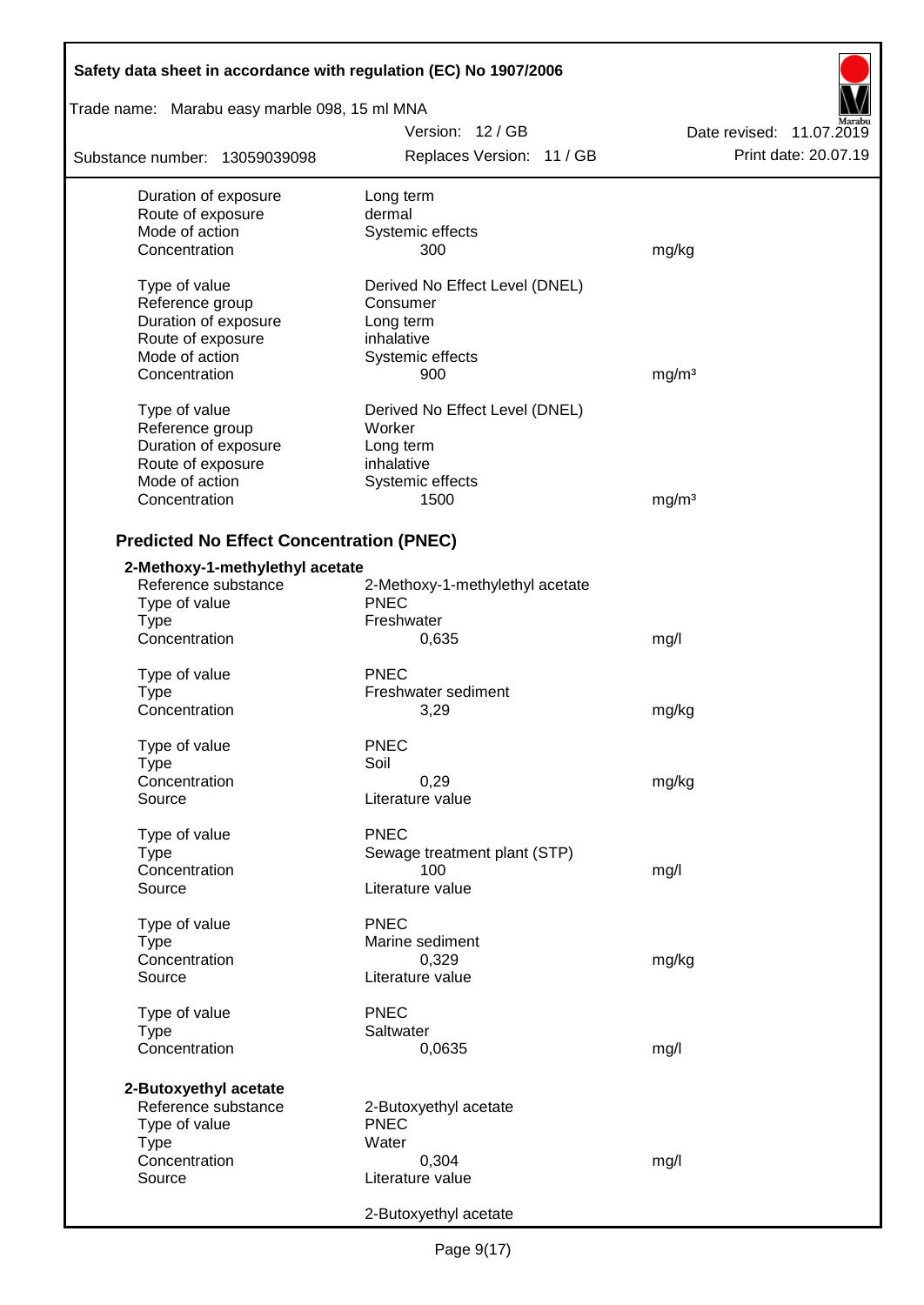| Trade name: Marabu easy marble 098, 15 ml MNA |                                      |                          |
|-----------------------------------------------|--------------------------------------|--------------------------|
|                                               | Version: 12 / GB                     | Date revised: 11.07.2019 |
| Substance number: 13059039098                 | Replaces Version: 11 / GB            | Print date: 20.07.19     |
| Type of value                                 | <b>PNEC</b>                          |                          |
| <b>Type</b>                                   | Aquatic                              |                          |
| Concentration                                 | 0,0304                               | g/l                      |
| Source                                        | Literature value                     |                          |
|                                               | 2-Butoxyethyl acetate                |                          |
| Type of value                                 | <b>PNEC</b>                          |                          |
| <b>Type</b>                                   | Sediment                             |                          |
| Concentration<br>Source                       | 2,03<br>Literature value             | mg/kg                    |
|                                               |                                      |                          |
|                                               | 2-Butoxyethyl acetate<br><b>PNEC</b> |                          |
| Type of value<br><b>Type</b>                  | Marine sediment                      |                          |
| Concentration                                 | 0,203                                | mg/kg                    |
| Source                                        | Literature value                     |                          |
|                                               | 2-Butoxyethyl acetate                |                          |
| Type of value                                 | <b>PNEC</b>                          |                          |
| <b>Type</b>                                   | Soil                                 |                          |
| Concentration                                 | 0,68                                 | mg/kg                    |
| Source                                        | Literature value                     |                          |
| 1-Methoxy-2-propanol                          |                                      |                          |
| Type of value                                 | <b>PNEC</b>                          |                          |
| <b>Type</b>                                   | Freshwater                           |                          |
| Concentration                                 | 10                                   | mg/l                     |
| Type of value                                 | <b>PNEC</b>                          |                          |
| <b>Type</b>                                   | Water                                |                          |
| Concentration                                 | 41,6                                 | mg/kg                    |
| Type of value                                 | <b>PNEC</b>                          |                          |
| <b>Type</b>                                   | Sediment                             |                          |
| Concentration                                 | 41,6                                 | mg/kg                    |
| Type of value                                 | <b>PNEC</b>                          |                          |
| <b>Type</b>                                   | Marine sediment                      |                          |
| Concentration                                 | 4,17                                 | mg/kg                    |
| Type of value                                 | <b>PNEC</b>                          |                          |
| <b>Type</b>                                   | Soil                                 |                          |
| Concentration                                 | 2,47                                 | mg/kg                    |
| Type of value                                 | <b>PNEC</b>                          |                          |
| <b>Type</b>                                   | Sewage treatment plant (STP)         |                          |
| Concentration                                 | 100                                  | mg/l                     |

## **8.2. Exposure controls**

## **Exposure controls**

Provide adequate ventilation. Where reasonably practicable this should be achieved by the use of local exhaust ventilation and good general extraction. If these are not sufficient to maintain concentrations of particulates and solvent vapour below the OEL, suitable respiratory protection must be worn.

#### **Respiratory protection**

If workers are exposed to concentrations above the exposure limit they must use appropriate, certified respirators. Full mask, filter A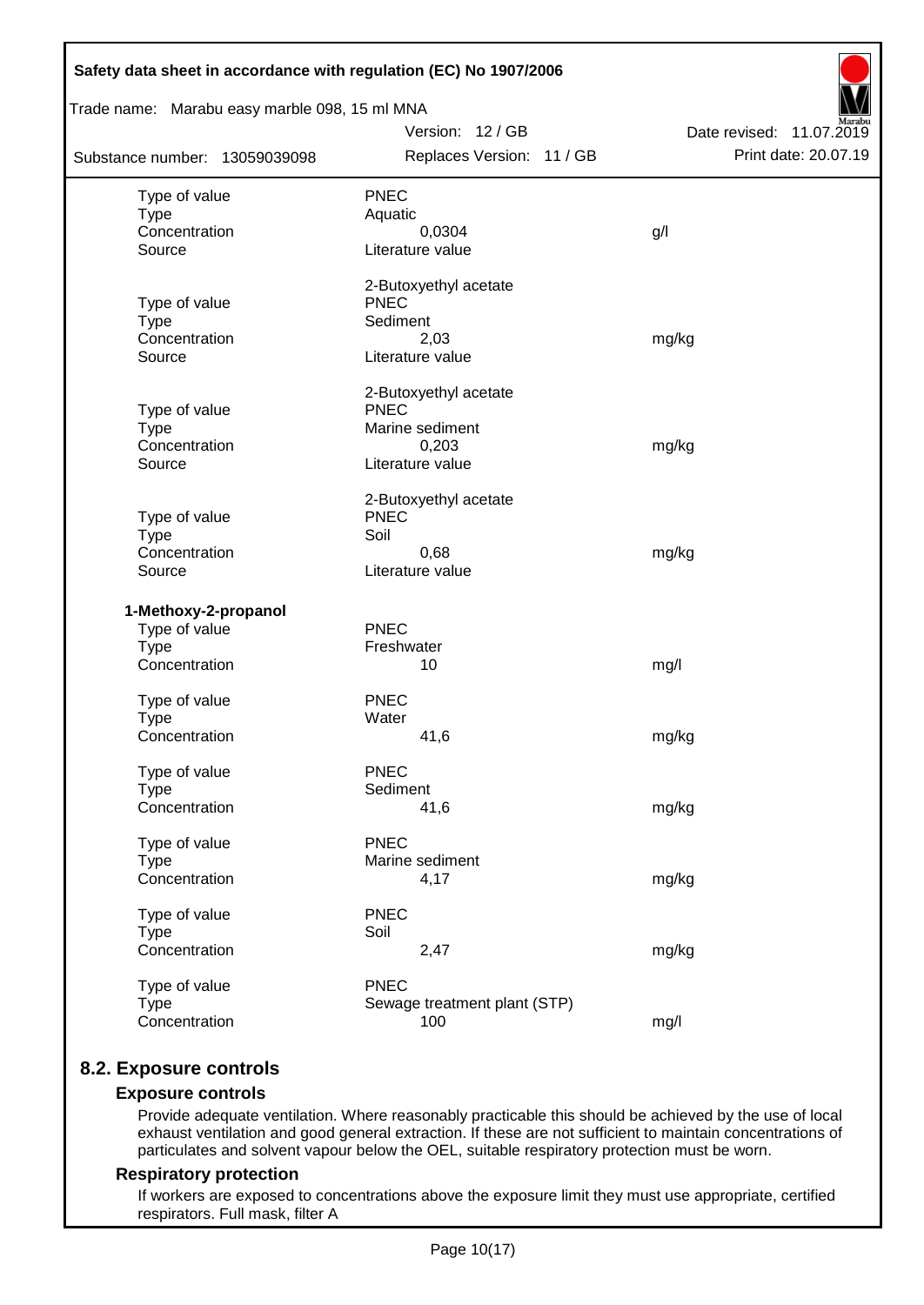| Safety data sheet in accordance with regulation (EC) No 1907/2006                                                                                                                             |                           |                           |                                                                                                      |  |  |  |
|-----------------------------------------------------------------------------------------------------------------------------------------------------------------------------------------------|---------------------------|---------------------------|------------------------------------------------------------------------------------------------------|--|--|--|
| Trade name: Marabu easy marble 098, 15 ml MNA                                                                                                                                                 |                           |                           |                                                                                                      |  |  |  |
|                                                                                                                                                                                               | Version: 12/GB            |                           | Date revised: 11.07.2019                                                                             |  |  |  |
| Substance number: 13059039098                                                                                                                                                                 |                           | Replaces Version: 11 / GB | Print date: 20.07.19                                                                                 |  |  |  |
|                                                                                                                                                                                               |                           |                           |                                                                                                      |  |  |  |
| <b>Hand protection</b>                                                                                                                                                                        |                           |                           |                                                                                                      |  |  |  |
| There is no one glove material or combination of materials that will give unlimited resistance to any<br>individual or combination of chemicals.                                              |                           |                           |                                                                                                      |  |  |  |
| For prolonged or repeated handling nitrile rubber gloves with textile undergloves are required.                                                                                               |                           |                           |                                                                                                      |  |  |  |
| <b>Material thickness</b>                                                                                                                                                                     | 0,5<br>>                  | mm                        |                                                                                                      |  |  |  |
| Breakthrough time<br>The breakthrough time must be greater than the end use time of the product.                                                                                              | 30<br>$\epsilon$          | min                       |                                                                                                      |  |  |  |
|                                                                                                                                                                                               |                           |                           | The instructions and information provided by the glove manufacturer on use, storage, maintenance and |  |  |  |
| replacement must be followed.                                                                                                                                                                 |                           |                           |                                                                                                      |  |  |  |
| Gloves should be replaced regularly and if there is any sign of damage to the glove material.<br>Always ensure that gloves are free from defects and that they are stored and used correctly. |                           |                           |                                                                                                      |  |  |  |
|                                                                                                                                                                                               |                           |                           | The performance or effectiveness of the glove may be reduced by physical/ chemical damage and poor   |  |  |  |
| maintenance.                                                                                                                                                                                  |                           |                           |                                                                                                      |  |  |  |
|                                                                                                                                                                                               |                           |                           | Barrier creams may help to protect the exposed areas of the skin, they should however not be applied |  |  |  |
| once exposure has occurred.                                                                                                                                                                   |                           |                           |                                                                                                      |  |  |  |
| Eye protection                                                                                                                                                                                |                           |                           |                                                                                                      |  |  |  |
| Use safety eyewear designed to protect against splash of liquids.                                                                                                                             |                           |                           |                                                                                                      |  |  |  |
| <b>Body protection</b>                                                                                                                                                                        |                           |                           |                                                                                                      |  |  |  |
| Cotton or cotton/synthetic overalls or coveralls are normally suitable.                                                                                                                       |                           |                           |                                                                                                      |  |  |  |
| <b>SECTION 9: Physical and chemical properties</b>                                                                                                                                            |                           |                           |                                                                                                      |  |  |  |
|                                                                                                                                                                                               |                           |                           |                                                                                                      |  |  |  |
| 9.1. Information on basic physical and chemical properties                                                                                                                                    |                           |                           |                                                                                                      |  |  |  |
| <b>Form</b><br><b>Colour</b>                                                                                                                                                                  | liquid<br>coloured        |                           |                                                                                                      |  |  |  |
| <b>Odour</b>                                                                                                                                                                                  | solvent-like              |                           |                                                                                                      |  |  |  |
| <b>Odour threshold</b>                                                                                                                                                                        |                           |                           |                                                                                                      |  |  |  |
| Remarks                                                                                                                                                                                       | No data available         |                           |                                                                                                      |  |  |  |
| pH value                                                                                                                                                                                      |                           |                           |                                                                                                      |  |  |  |
| Remarks                                                                                                                                                                                       | Not applicable            |                           |                                                                                                      |  |  |  |
| <b>Melting point</b>                                                                                                                                                                          |                           |                           |                                                                                                      |  |  |  |
| Remarks                                                                                                                                                                                       | not determined            |                           |                                                                                                      |  |  |  |
| <b>Freezing point</b>                                                                                                                                                                         |                           |                           |                                                                                                      |  |  |  |
| <b>Remarks</b>                                                                                                                                                                                | not determined            |                           |                                                                                                      |  |  |  |
| Initial boiling point and boiling range                                                                                                                                                       |                           |                           |                                                                                                      |  |  |  |
| Value                                                                                                                                                                                         | 120<br>appr.              |                           | $^{\circ}C$                                                                                          |  |  |  |
| Pressure                                                                                                                                                                                      | 1.013                     | hPa                       |                                                                                                      |  |  |  |
| Source                                                                                                                                                                                        | Literature value          |                           |                                                                                                      |  |  |  |
| <b>Flash point</b>                                                                                                                                                                            |                           |                           |                                                                                                      |  |  |  |
| Value<br>Method                                                                                                                                                                               | 30<br>ASTM D 6450 (CCCFP) |                           | $^{\circ}C$                                                                                          |  |  |  |
| Evaporation rate (ether $= 1$ ) :                                                                                                                                                             |                           |                           |                                                                                                      |  |  |  |
| Remarks                                                                                                                                                                                       | not determined            |                           |                                                                                                      |  |  |  |
| Flammability (solid, gas)                                                                                                                                                                     |                           |                           |                                                                                                      |  |  |  |
| Not applicable                                                                                                                                                                                |                           |                           |                                                                                                      |  |  |  |
| Upper/lower flammability or explosive limits                                                                                                                                                  |                           |                           |                                                                                                      |  |  |  |
| Lower explosion limit                                                                                                                                                                         | 0,7<br>appr.              |                           | %(V)                                                                                                 |  |  |  |
| Upper explosion limit                                                                                                                                                                         | 13,7<br>appr.             |                           | $%$ (V)                                                                                              |  |  |  |
| Source                                                                                                                                                                                        | Literature value          |                           |                                                                                                      |  |  |  |
| Vapour pressure                                                                                                                                                                               |                           |                           |                                                                                                      |  |  |  |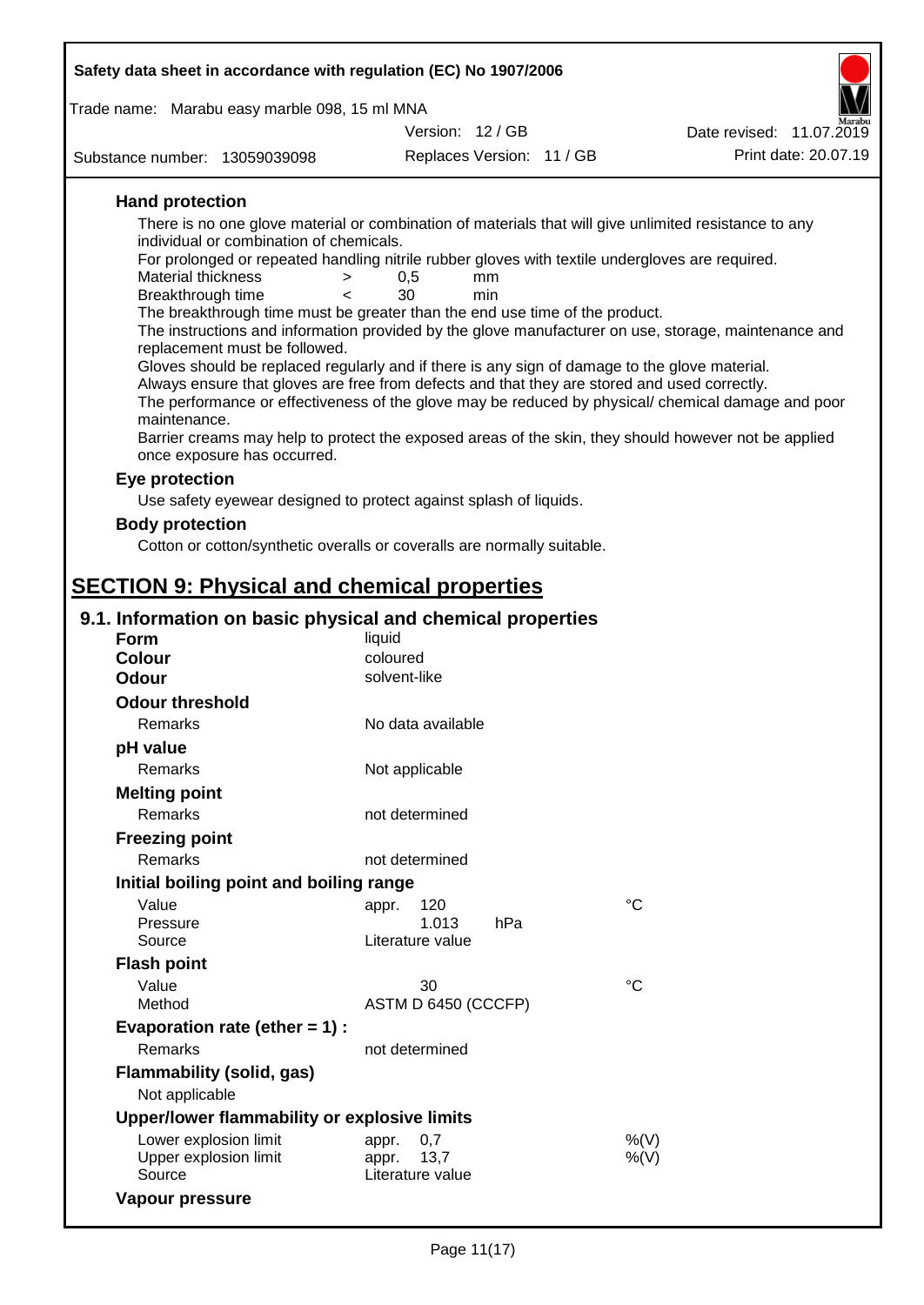| Safety data sheet in accordance with regulation (EC) No 1907/2006 |                           |                 |    |                   |                             |
|-------------------------------------------------------------------|---------------------------|-----------------|----|-------------------|-----------------------------|
| Trade name: Marabu easy marble 098, 15 ml MNA                     |                           |                 |    |                   |                             |
|                                                                   | Version: 12 / GB          |                 |    |                   | Date revised:<br>11.07.2019 |
| Substance number: 13059039098                                     | Replaces Version: 11 / GB |                 |    |                   | Print date: 20.07.19        |
| Value                                                             | 8                         |                 |    | hPa               |                             |
| Temperature                                                       | 20                        | $\rm ^{\circ}C$ |    |                   |                             |
| Method                                                            | calculated                |                 |    |                   |                             |
| <b>Vapour density</b>                                             |                           |                 |    |                   |                             |
| <b>Remarks</b>                                                    | not determined            |                 |    |                   |                             |
| <b>Density</b>                                                    |                           |                 |    |                   |                             |
| Value                                                             | 0,960                     |                 |    | g/cm <sup>3</sup> |                             |
| Temperature                                                       | 20                        | $^{\circ}C$     |    |                   |                             |
| Method                                                            | <b>DIN EN ISO 2811</b>    |                 |    |                   |                             |
| Solubility in water                                               |                           |                 |    |                   |                             |
| Remarks                                                           | partially miscible        |                 |    |                   |                             |
| <b>Partition coefficient: n-octanol/water</b>                     |                           |                 |    |                   |                             |
| Remarks                                                           | Not applicable            |                 |    |                   |                             |
| Ignition temperature                                              |                           |                 |    |                   |                             |
| Value                                                             | 200<br>appr.              |                 |    | $\rm ^{\circ}C$   |                             |
| Source                                                            | Literature value          |                 |    |                   |                             |
| <b>Viscosity</b>                                                  |                           |                 |    |                   |                             |
| dynamic                                                           |                           |                 |    |                   |                             |
| Value                                                             | 30                        | to              | 50 | mPa.s             |                             |
| Temperature                                                       | 40                        | $\rm ^{\circ}C$ |    |                   |                             |
| <b>Efflux time</b>                                                |                           |                 |    |                   |                             |
| Value                                                             | 25                        | to              | 70 | S                 |                             |
| Temperature                                                       | 20                        | $\rm ^{\circ}C$ |    |                   |                             |
| Method                                                            | DIN 53211 4 mm            |                 |    |                   |                             |
| <b>Explosive properties</b>                                       |                           |                 |    |                   |                             |
| evaluation                                                        | no                        |                 |    |                   |                             |
| <b>Oxidising properties</b>                                       |                           |                 |    |                   |                             |
| evaluation                                                        | None known                |                 |    |                   |                             |
| 9.2. Other information                                            |                           |                 |    |                   |                             |

## **Other information**

The physical specifications are approximate values and refer to the used safety relevant component(s).

# **SECTION 10: Stability and reactivity**

## **10.1. Reactivity**

No hazardous reactions when stored and handled according to prescribed instructions.

## **10.2. Chemical stability**

Stable under recommended storage and handling conditions (see section 7).

## **10.3. Possibility of hazardous reactions**

Keep away from oxidising agents, strongly alkaline and strongly acid materials in order to avoid exothermic reactions.

## **10.4. Conditions to avoid**

When exposed to high temperatures may produce hazardous decomposition products.

## **10.5. Incompatible materials**

No hazardous reactions when stored and handled according to prescribed instructions.

## **10.6. Hazardous decomposition products**

See chapter 5.2 (Firefighting measures - Special hazards arising from the substance or mixture).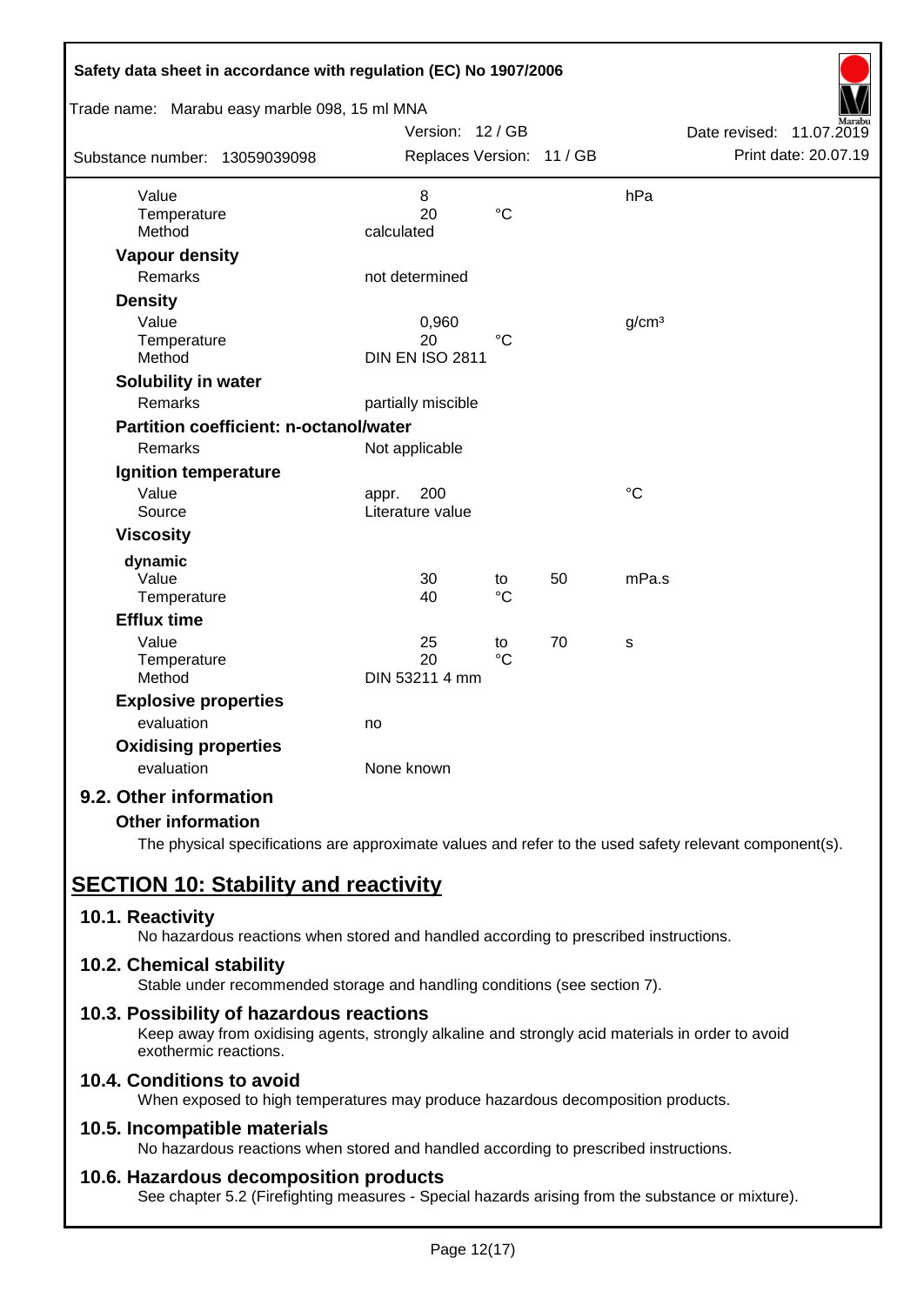| Safety data sheet in accordance with regulation (EC) No 1907/2006                                                                                                                                                                                                                                                                                                                                                                                                                                                                                                                                                                                                                                                                                                                                                                                       |                                                                   |                                                                            |       |                          |  |  |
|---------------------------------------------------------------------------------------------------------------------------------------------------------------------------------------------------------------------------------------------------------------------------------------------------------------------------------------------------------------------------------------------------------------------------------------------------------------------------------------------------------------------------------------------------------------------------------------------------------------------------------------------------------------------------------------------------------------------------------------------------------------------------------------------------------------------------------------------------------|-------------------------------------------------------------------|----------------------------------------------------------------------------|-------|--------------------------|--|--|
| Trade name: Marabu easy marble 098, 15 ml MNA                                                                                                                                                                                                                                                                                                                                                                                                                                                                                                                                                                                                                                                                                                                                                                                                           |                                                                   |                                                                            |       |                          |  |  |
|                                                                                                                                                                                                                                                                                                                                                                                                                                                                                                                                                                                                                                                                                                                                                                                                                                                         |                                                                   | Version: 12 / GB                                                           |       | Date revised: 11.07.2019 |  |  |
| Substance number: 13059039098                                                                                                                                                                                                                                                                                                                                                                                                                                                                                                                                                                                                                                                                                                                                                                                                                           |                                                                   | Replaces Version: 11 / GB                                                  |       | Print date: 20.07.19     |  |  |
|                                                                                                                                                                                                                                                                                                                                                                                                                                                                                                                                                                                                                                                                                                                                                                                                                                                         |                                                                   |                                                                            |       |                          |  |  |
| <b>SECTION 11: Toxicological information</b>                                                                                                                                                                                                                                                                                                                                                                                                                                                                                                                                                                                                                                                                                                                                                                                                            |                                                                   |                                                                            |       |                          |  |  |
| 11.1. Information on toxicological effects                                                                                                                                                                                                                                                                                                                                                                                                                                                                                                                                                                                                                                                                                                                                                                                                              |                                                                   |                                                                            |       |                          |  |  |
| <b>Acute oral toxicity (Components)</b>                                                                                                                                                                                                                                                                                                                                                                                                                                                                                                                                                                                                                                                                                                                                                                                                                 |                                                                   |                                                                            |       |                          |  |  |
| 1-Methoxy-2-propanol<br><b>Species</b>                                                                                                                                                                                                                                                                                                                                                                                                                                                                                                                                                                                                                                                                                                                                                                                                                  | rat                                                               |                                                                            |       |                          |  |  |
| LD50                                                                                                                                                                                                                                                                                                                                                                                                                                                                                                                                                                                                                                                                                                                                                                                                                                                    |                                                                   | 5200                                                                       | mg/kg |                          |  |  |
| <b>Acute dermal toxicity (Components)</b>                                                                                                                                                                                                                                                                                                                                                                                                                                                                                                                                                                                                                                                                                                                                                                                                               |                                                                   |                                                                            |       |                          |  |  |
| 1-Methoxy-2-propanol                                                                                                                                                                                                                                                                                                                                                                                                                                                                                                                                                                                                                                                                                                                                                                                                                                    |                                                                   |                                                                            |       |                          |  |  |
| Species<br>LD50                                                                                                                                                                                                                                                                                                                                                                                                                                                                                                                                                                                                                                                                                                                                                                                                                                         | rabbit                                                            | 14000                                                                      | mg/kg |                          |  |  |
| <b>Acute inhalational toxicity</b>                                                                                                                                                                                                                                                                                                                                                                                                                                                                                                                                                                                                                                                                                                                                                                                                                      |                                                                   |                                                                            |       |                          |  |  |
| Remarks                                                                                                                                                                                                                                                                                                                                                                                                                                                                                                                                                                                                                                                                                                                                                                                                                                                 |                                                                   | Based on available data, the classification criteria are not met.          |       |                          |  |  |
| <b>Skin corrosion/irritation</b>                                                                                                                                                                                                                                                                                                                                                                                                                                                                                                                                                                                                                                                                                                                                                                                                                        |                                                                   |                                                                            |       |                          |  |  |
| Remarks                                                                                                                                                                                                                                                                                                                                                                                                                                                                                                                                                                                                                                                                                                                                                                                                                                                 |                                                                   | Based on available data, the classification criteria are not met.          |       |                          |  |  |
| Serious eye damage/irritation                                                                                                                                                                                                                                                                                                                                                                                                                                                                                                                                                                                                                                                                                                                                                                                                                           |                                                                   |                                                                            |       |                          |  |  |
| Remarks                                                                                                                                                                                                                                                                                                                                                                                                                                                                                                                                                                                                                                                                                                                                                                                                                                                 |                                                                   | Based on available data, the classification criteria are not met.          |       |                          |  |  |
| <b>Sensitization</b>                                                                                                                                                                                                                                                                                                                                                                                                                                                                                                                                                                                                                                                                                                                                                                                                                                    |                                                                   |                                                                            |       |                          |  |  |
| Remarks                                                                                                                                                                                                                                                                                                                                                                                                                                                                                                                                                                                                                                                                                                                                                                                                                                                 | Based on available data, the classification criteria are not met. |                                                                            |       |                          |  |  |
| <b>Mutagenicity</b>                                                                                                                                                                                                                                                                                                                                                                                                                                                                                                                                                                                                                                                                                                                                                                                                                                     |                                                                   |                                                                            |       |                          |  |  |
| Remarks                                                                                                                                                                                                                                                                                                                                                                                                                                                                                                                                                                                                                                                                                                                                                                                                                                                 | Based on available data, the classification criteria are not met. |                                                                            |       |                          |  |  |
| <b>Reproductive toxicity</b>                                                                                                                                                                                                                                                                                                                                                                                                                                                                                                                                                                                                                                                                                                                                                                                                                            |                                                                   |                                                                            |       |                          |  |  |
| Remarks                                                                                                                                                                                                                                                                                                                                                                                                                                                                                                                                                                                                                                                                                                                                                                                                                                                 | Based on available data, the classification criteria are not met. |                                                                            |       |                          |  |  |
| Carcinogenicity                                                                                                                                                                                                                                                                                                                                                                                                                                                                                                                                                                                                                                                                                                                                                                                                                                         |                                                                   |                                                                            |       |                          |  |  |
| Remarks                                                                                                                                                                                                                                                                                                                                                                                                                                                                                                                                                                                                                                                                                                                                                                                                                                                 |                                                                   | Based on available data, the classification criteria are not met.          |       |                          |  |  |
| <b>Specific Target Organ Toxicity (STOT)</b>                                                                                                                                                                                                                                                                                                                                                                                                                                                                                                                                                                                                                                                                                                                                                                                                            |                                                                   |                                                                            |       |                          |  |  |
| Single exposure                                                                                                                                                                                                                                                                                                                                                                                                                                                                                                                                                                                                                                                                                                                                                                                                                                         |                                                                   |                                                                            |       |                          |  |  |
| Remarks<br>evaluation                                                                                                                                                                                                                                                                                                                                                                                                                                                                                                                                                                                                                                                                                                                                                                                                                                   |                                                                   | The classification criteria are met.<br>May cause drowsiness or dizziness. |       |                          |  |  |
|                                                                                                                                                                                                                                                                                                                                                                                                                                                                                                                                                                                                                                                                                                                                                                                                                                                         |                                                                   |                                                                            |       |                          |  |  |
| <b>Repeated exposure</b><br>Remarks                                                                                                                                                                                                                                                                                                                                                                                                                                                                                                                                                                                                                                                                                                                                                                                                                     |                                                                   | Based on available data, the classification criteria are not met.          |       |                          |  |  |
| <b>Aspiration hazard</b>                                                                                                                                                                                                                                                                                                                                                                                                                                                                                                                                                                                                                                                                                                                                                                                                                                |                                                                   |                                                                            |       |                          |  |  |
| Based on available data, the classification criteria are not met.                                                                                                                                                                                                                                                                                                                                                                                                                                                                                                                                                                                                                                                                                                                                                                                       |                                                                   |                                                                            |       |                          |  |  |
| <b>Experience in practice</b>                                                                                                                                                                                                                                                                                                                                                                                                                                                                                                                                                                                                                                                                                                                                                                                                                           |                                                                   |                                                                            |       |                          |  |  |
| Exposure to component solvents vapours concentration in excess of the stated occupational exposure<br>limit may result in adverse health effects such as mucous membrane and respiratory system irritation<br>and adverse effects on kidney, liver and central nervous system. Symptoms and signs include headache,<br>dizziness, fatigue, muscular weakness, drowsiness and in extreme cases, loss of consciousness.<br>Solvents may cause some of the above effects by absorption through the skin. Repeated or prolonged<br>contact with the mixture may cause removal of natural fat from the skin resulting in non-allergic contact<br>dermatitis and absorption through the skin. The liquid splashed in the eyes may cause irritation and<br>overgible democre Ingestion may cause nauges, diarrhoos and vemiting. This takes into secount where |                                                                   |                                                                            |       |                          |  |  |

reversible damage. Ingestion may cause nausea, diarrhoea and vomiting. This takes into account, where known, delayed and immediate effects and also chronic effects of components from short-term and long-term exposure by oral, inhalation and dermal routes of exposure and eye contact.

## **Other information**

There are no data available on the mixture itself.

The mixture has been assessed following the additivity method of the GHS/CLP Regulation (EC) No 1272/2008.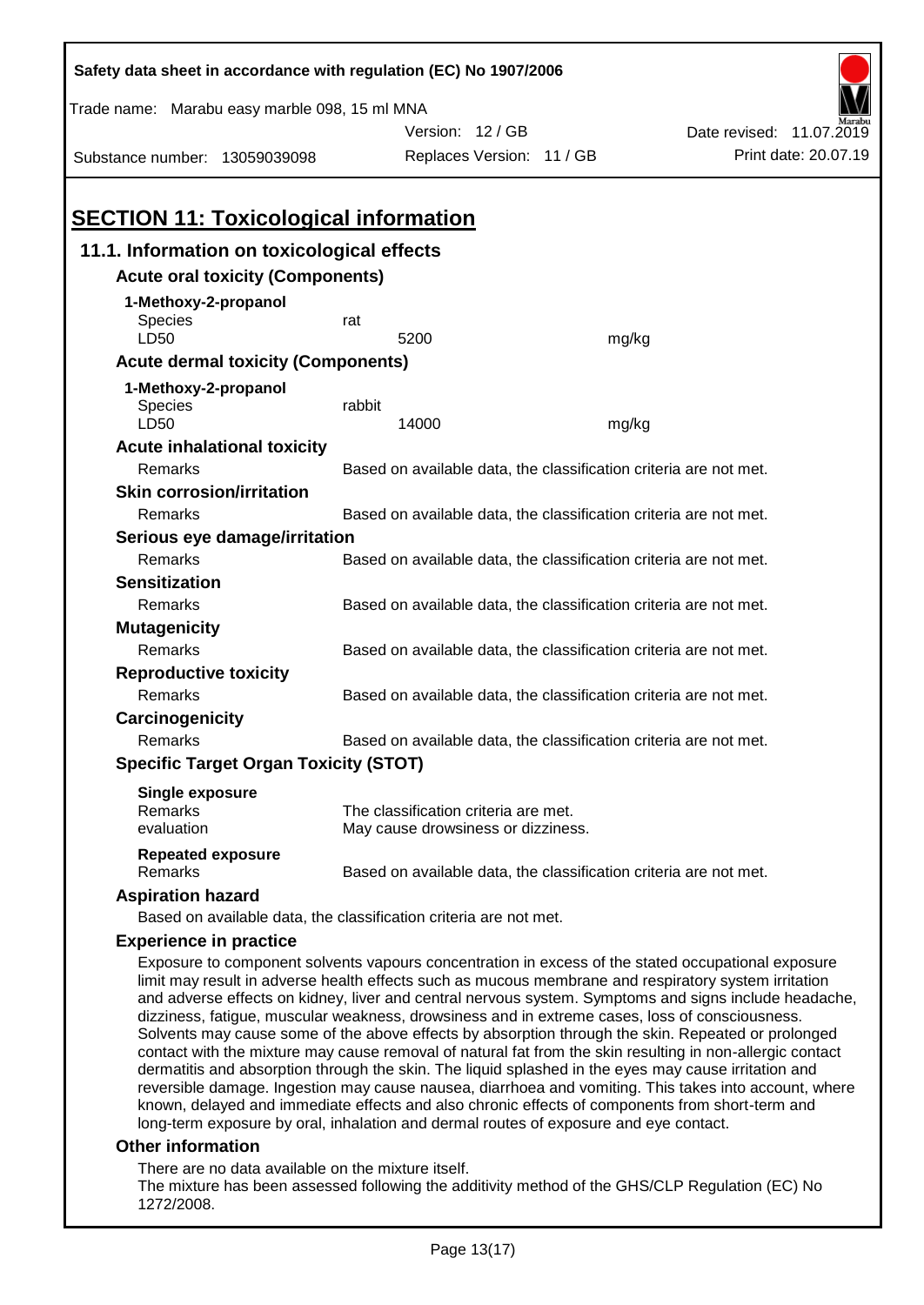| Safety data sheet in accordance with regulation (EC) No 1907/2006                                                                                                                              |                                                                                     |                           |      |                                                                                                  |
|------------------------------------------------------------------------------------------------------------------------------------------------------------------------------------------------|-------------------------------------------------------------------------------------|---------------------------|------|--------------------------------------------------------------------------------------------------|
| Trade name: Marabu easy marble 098, 15 ml MNA                                                                                                                                                  |                                                                                     |                           |      |                                                                                                  |
|                                                                                                                                                                                                |                                                                                     | Version: 12 / GB          |      | Date revised: 11.07.2019                                                                         |
| Substance number: 13059039098                                                                                                                                                                  |                                                                                     | Replaces Version: 11 / GB |      | Print date: 20.07.19                                                                             |
| <b>SECTION 12: Ecological information</b>                                                                                                                                                      |                                                                                     |                           |      |                                                                                                  |
| 12.1. Toxicity                                                                                                                                                                                 |                                                                                     |                           |      |                                                                                                  |
| <b>General information</b><br>There are no data available on the mixture itself. Do not allow to enter drains or water courses. The<br>and is not classified as dangerous for the environment. |                                                                                     |                           |      | mixture has been assessed following the summation method of the CLP Regulation (EC) No 1272/2008 |
| <b>Fish toxicity (Components)</b>                                                                                                                                                              |                                                                                     |                           |      |                                                                                                  |
| 1-Methoxy-2-propanol<br>Species<br>LC <sub>0</sub>                                                                                                                                             | golden orfe (Leuciscus idus)<br>4600<br>$\geq$                                      |                           | mg/l |                                                                                                  |
| Duration of exposure                                                                                                                                                                           | 96                                                                                  | h                         |      |                                                                                                  |
| <b>Daphnia toxicity (Components)</b>                                                                                                                                                           |                                                                                     |                           |      |                                                                                                  |
| 1-Methoxy-2-propanol<br><b>Species</b><br><b>EC50</b><br>Duration of exposure                                                                                                                  | Daphnia magna<br>23300<br>48                                                        | h                         | mg/l |                                                                                                  |
| <b>Algae toxicity (Components)</b>                                                                                                                                                             |                                                                                     |                           |      |                                                                                                  |
| 1-Methoxy-2-propanol<br>Species<br><b>EC50</b><br>Duration of exposure                                                                                                                         | Desmodesmus<br>1000<br>$\geq$<br>168                                                | h                         | mg/l |                                                                                                  |
| <b>Bacteria toxicity (Components)</b>                                                                                                                                                          |                                                                                     |                           |      |                                                                                                  |
| 1-Methoxy-2-propanol<br>Species<br><b>EC50</b>                                                                                                                                                 | activated sludge<br>1000<br>>                                                       |                           | mg/l |                                                                                                  |
| 12.2. Persistence and degradability                                                                                                                                                            |                                                                                     |                           |      |                                                                                                  |
| <b>General information</b>                                                                                                                                                                     |                                                                                     |                           |      |                                                                                                  |
| No data available                                                                                                                                                                              |                                                                                     |                           |      |                                                                                                  |
| <b>Biodegradability (Components)</b>                                                                                                                                                           |                                                                                     |                           |      |                                                                                                  |
| 1-Methoxy-2-propanol<br>Value<br>Duration of test<br>evaluation<br>Method                                                                                                                      | 90<br>28<br>Readily biodegradable (according to OECD criteria)<br><b>OECD 301 F</b> | d                         | %    |                                                                                                  |
| 12.3. Bioaccumulative potential<br><b>General information</b>                                                                                                                                  |                                                                                     |                           |      |                                                                                                  |
| There are no data available on the mixture itself.                                                                                                                                             |                                                                                     |                           |      |                                                                                                  |
| <b>Partition coefficient: n-octanol/water</b>                                                                                                                                                  |                                                                                     |                           |      |                                                                                                  |
| Remarks                                                                                                                                                                                        | Not applicable                                                                      |                           |      |                                                                                                  |
| 12.4. Mobility in soil                                                                                                                                                                         |                                                                                     |                           |      |                                                                                                  |
| <b>General information</b><br>There are no data available on the mixture itself.                                                                                                               |                                                                                     |                           |      |                                                                                                  |
| 12.5. Results of PBT and vPvB assessment                                                                                                                                                       |                                                                                     |                           |      |                                                                                                  |
| <b>General information</b><br>There are no data available on the mixture itself.                                                                                                               |                                                                                     |                           |      |                                                                                                  |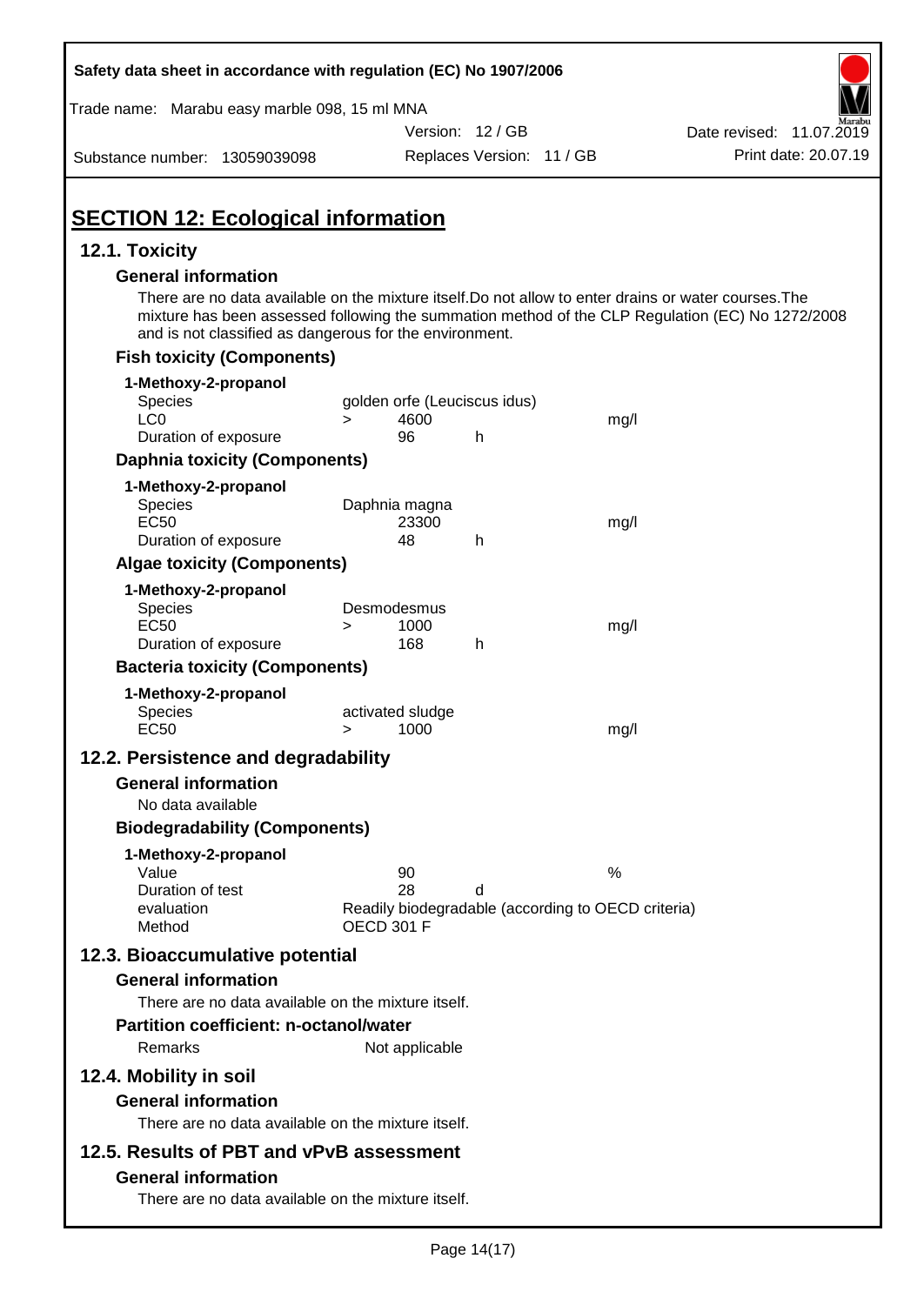#### **Safety data sheet in accordance with regulation (EC) No 1907/2006**

Trade name: Marabu easy marble 098, 15 ml MNA

Version: 12 / GB

Substance number: 13059039098

Replaces Version: 11 / GB Print date: 20.07.19 Date revised: 11.07.2019

## **12.6. Other adverse effects**

#### **General information**

There are no data available on the mixture itself.

# **SECTION 13: Disposal considerations**

## **13.1. Waste treatment methods**

#### **Disposal recommendations for the product**

Do not allow to enter drains or water courses.

Wastes and emptied containers should be classified in accordance with relevant national regulation. The European Waste Catalogue classification of this product, when disposed of as waste is

EWC waste code 08 01 11<sup>\*</sup> waste paint and varnish containing organic solvents or other dangerous substances

If this product is mixed with other wastes, the original waste product code may no longer apply and the appropriate code should be assigned.

For further information contact your local waste authority.

#### **Disposal recommendations for packaging**

Using information provided in this safety data sheet, advice should be obtained from the relevant waste authority on the classification of empty containers.

Empty containers must be scrapped or reconditioned.

Not emptied containers are hazardous waste (waste code number 150110).

# **SECTION 14: Transport information**

## **Land transport ADR/RID**

- **14.1. UN number**
	- UN 1263
- **14.2. UN proper shipping name**

| <b>PAINT</b>                        |      |
|-------------------------------------|------|
| 14.3. Transport hazard class(es)    |      |
| Class                               | 3    |
| Label                               | 3    |
| 14.4. Packing group                 |      |
| Packing group                       | Ш    |
| Special provision                   | 640E |
| <b>Limited Quantity</b>             | 51   |
| Transport category                  | 3    |
| <b>14.5. Environmental hazards</b>  |      |
|                                     |      |
| Tunnel restriction code             | D/E  |
| <b>Marine transport IMDG/GGVSee</b> |      |
| 14.1. UN number                     |      |
| UN 1263                             |      |
| 14.2. UN proper shipping name       |      |
| <b>PAINT</b>                        |      |
| 14.3. Transport hazard class(es)    |      |
| Class                               | 3    |
| 14.4. Packing group                 |      |
| Dooking aroun                       | ш    |

- Packing group III **14.5. Environmental hazards** no
- **Air transport ICAO/IATA 14.1. UN number** UN 1263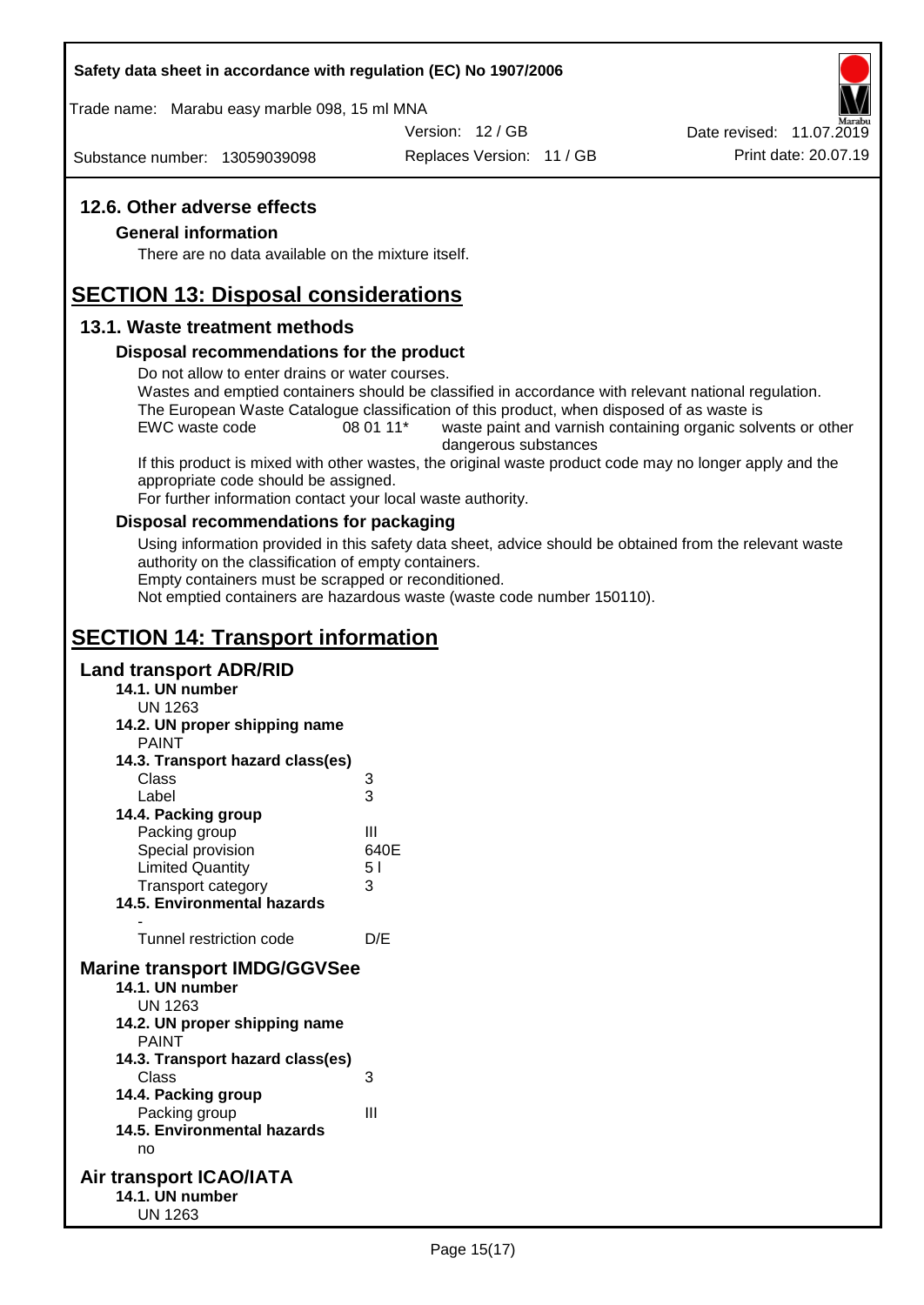| Safety data sheet in accordance with regulation (EC) No 1907/2006                                                                                                                                                                                                                                    |                                                          |                           |           |    |                          |    |
|------------------------------------------------------------------------------------------------------------------------------------------------------------------------------------------------------------------------------------------------------------------------------------------------------|----------------------------------------------------------|---------------------------|-----------|----|--------------------------|----|
| Trade name: Marabu easy marble 098, 15 ml MNA                                                                                                                                                                                                                                                        |                                                          |                           |           |    |                          |    |
|                                                                                                                                                                                                                                                                                                      |                                                          | Version: 12/GB            |           |    | Date revised: 11.07.2019 |    |
| Substance number: 13059039098                                                                                                                                                                                                                                                                        |                                                          | Replaces Version: 11 / GB |           |    | Print date: 20.07.19     |    |
| 14.2. UN proper shipping name<br><b>PAINT</b>                                                                                                                                                                                                                                                        |                                                          |                           |           |    |                          |    |
| 14.3. Transport hazard class(es)                                                                                                                                                                                                                                                                     |                                                          |                           |           |    |                          |    |
| Class<br>14.4. Packing group                                                                                                                                                                                                                                                                         | 3                                                        |                           |           |    |                          |    |
| Packing group                                                                                                                                                                                                                                                                                        | Ш                                                        |                           |           |    |                          |    |
| 14.5. Environmental hazards                                                                                                                                                                                                                                                                          |                                                          |                           |           |    |                          |    |
| Information for all modes of transport<br>14.6. Special precautions for user<br>Transport within the user's premises:<br>Always transport in closed containers that are upright and secure.<br>Ensure that persons transporting the product know what to do in the event of an accident or spillage. |                                                          |                           |           |    |                          |    |
| <b>Other information</b><br>14.7. Transport in bulk according to Annex II of Marpol and the IBC Code<br>no                                                                                                                                                                                           |                                                          |                           |           |    |                          |    |
| <b>SECTION 15: Regulatory information ***</b>                                                                                                                                                                                                                                                        |                                                          |                           |           |    |                          |    |
| 15.1. Safety, health and environmental regulations/legislation specific for the substance                                                                                                                                                                                                            |                                                          |                           |           |    |                          |    |
| or mixture                                                                                                                                                                                                                                                                                           |                                                          |                           |           |    |                          |    |
| Major-accident categories acc. 96/82/EC                                                                                                                                                                                                                                                              |                                                          |                           |           |    |                          |    |
| Category<br>6                                                                                                                                                                                                                                                                                        | Flammable                                                |                           | 5.000.000 | kg | 50.000.000               | kg |
| <b>VOC ***</b>                                                                                                                                                                                                                                                                                       |                                                          |                           |           |    |                          |    |
| VOC (EU)<br>VOC (EU)                                                                                                                                                                                                                                                                                 | 75,33                                                    | %<br>723,2                | g/l       |    |                          |    |
| Other information ***                                                                                                                                                                                                                                                                                |                                                          |                           |           |    |                          |    |
| The product does not contain substances of very high concern (SVHC).                                                                                                                                                                                                                                 |                                                          |                           |           |    |                          |    |
| <b>Other information</b>                                                                                                                                                                                                                                                                             |                                                          |                           |           |    |                          |    |
| All components are contained in the AICS inventory.                                                                                                                                                                                                                                                  |                                                          |                           |           |    |                          |    |
| All components are contained in the DSL inventory.                                                                                                                                                                                                                                                   |                                                          |                           |           |    |                          |    |
| All components are contained in the ENCS inventory.                                                                                                                                                                                                                                                  |                                                          |                           |           |    |                          |    |
| All components are contained in the TSCA inventory or exempted.                                                                                                                                                                                                                                      |                                                          |                           |           |    |                          |    |
| 15.2. Chemical safety assessment<br>For this preparation a chemical safety assessment has not been carried out.                                                                                                                                                                                      |                                                          |                           |           |    |                          |    |
| <b>SECTION 16: Other information</b>                                                                                                                                                                                                                                                                 |                                                          |                           |           |    |                          |    |
| <b>Hazard statements listed in Chapter 3</b>                                                                                                                                                                                                                                                         |                                                          |                           |           |    |                          |    |
| <b>EUH066</b>                                                                                                                                                                                                                                                                                        | Repeated exposure may cause skin dryness or cracking.    |                           |           |    |                          |    |
| H <sub>226</sub>                                                                                                                                                                                                                                                                                     | Flammable liquid and vapour.                             |                           |           |    |                          |    |
| H302                                                                                                                                                                                                                                                                                                 | Harmful if swallowed.                                    |                           |           |    |                          |    |
| H304                                                                                                                                                                                                                                                                                                 | May be fatal if swallowed and enters airways.            |                           |           |    |                          |    |
| H312<br>H315                                                                                                                                                                                                                                                                                         | Harmful in contact with skin.<br>Causes skin irritation. |                           |           |    |                          |    |
| H318                                                                                                                                                                                                                                                                                                 | Causes serious eye damage.                               |                           |           |    |                          |    |
| H332                                                                                                                                                                                                                                                                                                 | Harmful if inhaled.                                      |                           |           |    |                          |    |
| H335                                                                                                                                                                                                                                                                                                 | May cause respiratory irritation.                        |                           |           |    |                          |    |
| H336                                                                                                                                                                                                                                                                                                 | May cause drowsiness or dizziness.                       |                           |           |    |                          |    |
| <b>H360D</b>                                                                                                                                                                                                                                                                                         | May damage the unborn child.                             |                           |           |    |                          |    |
| <b>CLP categories listed in Chapter 3</b><br>Acute Tox. 4                                                                                                                                                                                                                                            | Acute toxicity, Category 4                               |                           |           |    |                          |    |
|                                                                                                                                                                                                                                                                                                      |                                                          |                           |           |    |                          |    |